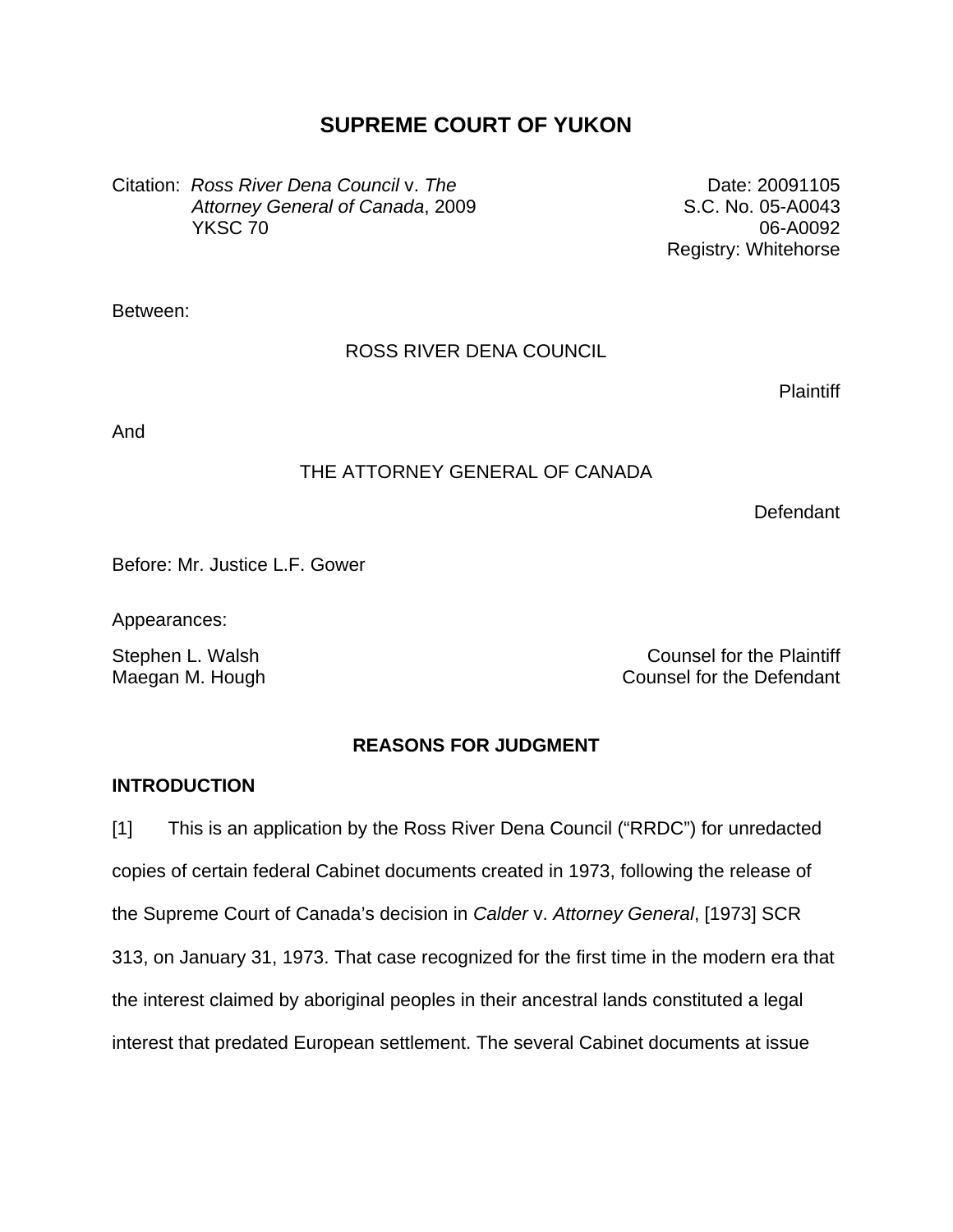prefaced and related to the announcement by the federal Government of its comprehensive land claims policy on August 8, 1973.

[2] RRDC claims that the portions of the documents sought are not privileged (with one exception), or if they are, then that privilege has been waived. In the further alternative, RRDC argues that the portions of the documents sought are subject to the common interest exception to solicitor-client privilege.

[3] The Attorney General of Canada ("Canada"), takes the position that all of the portions of the documents sought are subject to solicitor-client privilege, that the privilege has not been waived, and that the common interest exception to solicitor-client privilege does not apply.

[4] Pursuant to Rule 25(15) of the *Rules of Court*, I have been provided with unredacted copies of all the subject Cabinet documents in order to determine the validity of the privilege claims.

# **LAW**

#### *Privilege, Onus and Waiver*

[5] The party asserting solicitor-client privilege bears the onus of establishing the privilege on the balance of probabilities: Robert W. Hubbard, Susan Magotiaux & Suzanne M. Duncan, *The Law of Privilege in Canada*, (Aurora: Canada Law Book, 2009) at 11.3-11.4.1. In order to establish solicitor-client privilege, the claimant must satisfy the court that there has been:

- 1. a communication between a lawyer and a client;
- 2. which entails the seeking or giving of legal advice;
- 3. which is intended to be confidential as between the lawyer and client.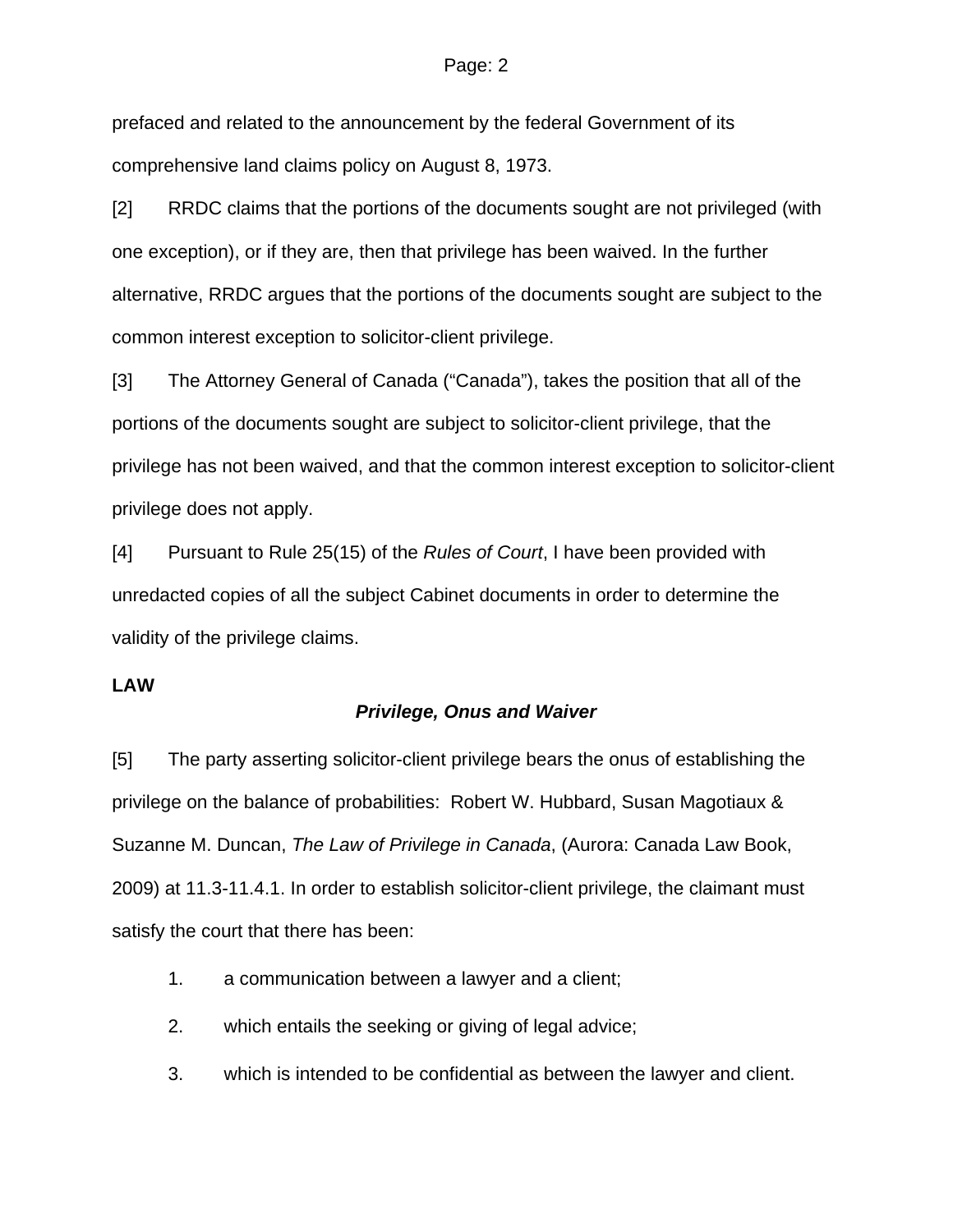See: *Canada* v. *Solosky*, [1980] 1 S.C.R. 821 at 837.

[6] Solicitor-client privilege is integral to the proper functioning of the Canadian justice system and is not to be lightly interfered with. As Fish J. said in *Blank* v. *Canada (Minister of Justice)* 2006 SCC 39, at para. 26:

> "... The solicitor-client privilege has been firmly entrenched for centuries. It recognizes that the justice system depends for its vitality on full, free and frank communication between those who need legal advice and those who are best able to provide it. Society has entrusted to lawyers the task of advancing their clients' cases with the skill and expertise available only to those who are trained in the law. They alone can discharge these duties effectively, but only if those who depend on them for counsel may consult with them in confidence. The resulting confidential relationship between solicitor and client is a necessary and essential condition of the effective administration of justice."

[7] Although the privilege is not absolute, it will only give way in limited circumstances: *The Law of Privilege in Canada*, cited above, at 11-3.

[8] Any waiver of solicitor-client privilege must come from the client and not the

lawyer: *Homalco Indian Band* v. *British Columbia*, 2003 BCSC 533, at para. 11. Once

solicitor-client privilege has been established, a party seeking to show that the privilege

has been waived bears the onus of doing so.

[9] Waiver of part of a communication will generally be deemed to be a waiver of the entire communication, if it is related to the same subject matter: *The Law of Privilege in Canada*, cited above, at 11.70.8. As Spence J. said in *Leadbeater* v. *Ontario* [2004] O.J. No. 1228, at para. 68:

> "Once the otherwise privileged document is disclosed the privilege that would apply to other communications between the solicitor and client as to the same subject matter is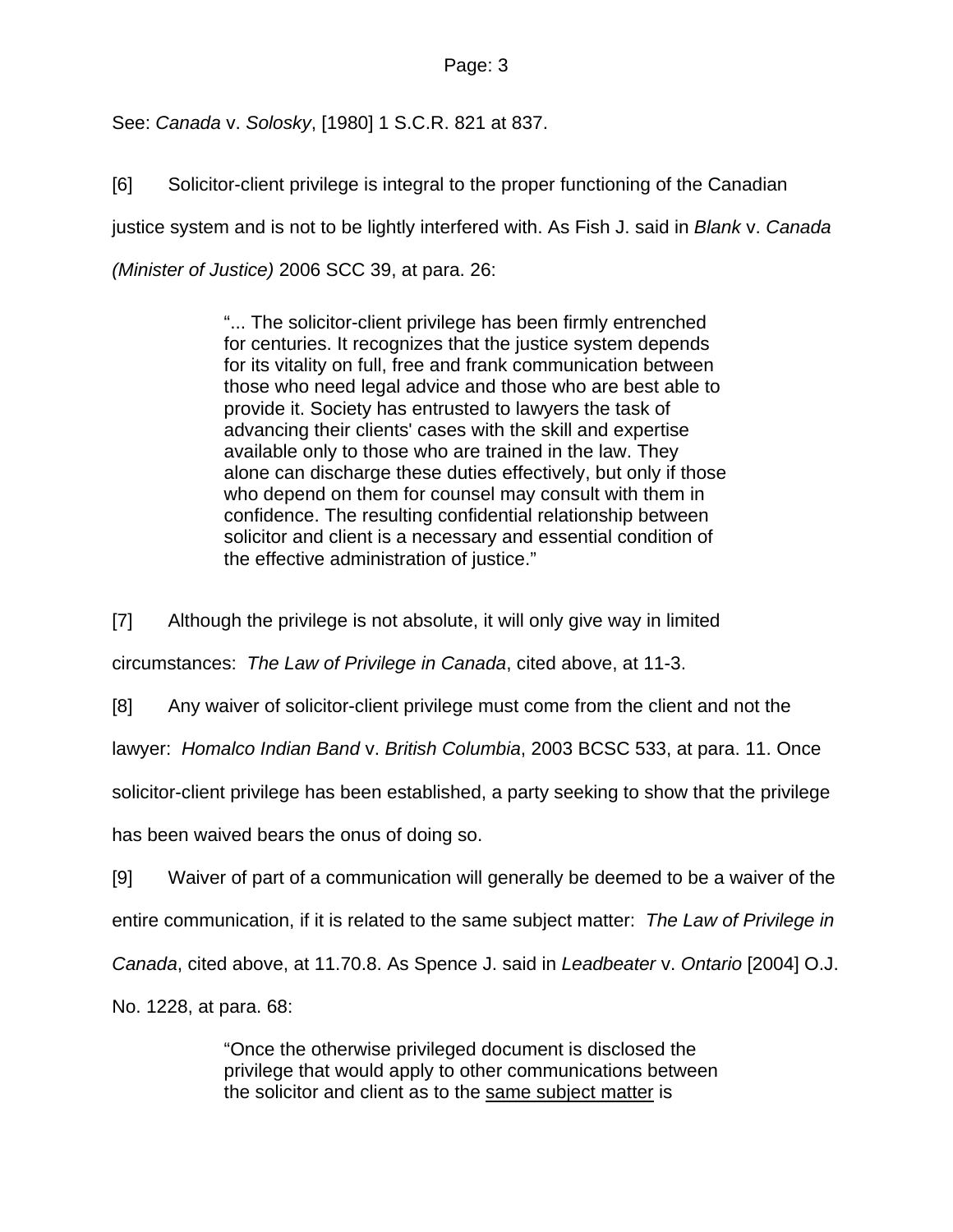waived, ... Otherwise a party could engage in selective and self-serving disclosure in respect of a particular topic, disclosing only those privileged documents that support the position of the party and not disclosing those communications that do not." (my emphasis)

Similarly, in *Guelph (City)* v. *Super Blue Box Recycling Corp.*, [2004] O.J. No. 4468

(Ont. S.C.J.), at para. 91, the court held that if the holder of the privilege waives it, then

the privilege is waived over the entire subject matter of which the disclosed

communication is part.

[10] One of the leading authorities setting out the principles governing waiver of

privilege is *S. & K. Processors Ltd*. v. *Campbell Ave. Herring Producers Ltd*. (1983), 45

B.C.L.R. 218 (S.C.) at paras. 6 and 10:

"Waiver of privilege is ordinarily established where it is shown that the possessor of the privilege (1) knows of the existence of the privilege, and (2) voluntarily evinces an intention to waive that privilege. However, waiver may also occur in the absence of an intention to waive, where fairness and consistency so require. Thus waiver of privilege as to part of a communication, will be held to be waiver as to the entire communication. Similarly, where a litigant relies on legal advice as an element of his claim or defence, the privilege which would otherwise attach to that advice is lost: *Hunter* v. *Rogers*, [\[1982\] 2 W.W.R. 189](http://www.lexisnexis.com/ca/legal/search/runRemoteLink.do?langcountry=CA&linkInfo=F%23CA%23WWR%23sel2%252%25year%251982%25page%25189%25sel1%251982%25vol%252%25&risb=21_T7581876426&bct=A&service=citation&A=0.12159609807917149).

… As pointed out in *Wigmore on Evidence* (McNaughton Rev., 1961), vol. 8, pp. 635-36, relied on by Meredith J. in *Hunter* v. *Rogers supra*, double elements are predicated in every waiver--implied intention and the element of fairness and consistency. In the cases where fairness has been held to require implied waiver, there is always some manifestation of a voluntary intention to waive the privilege at least to a limited extent. The law then says that in fairness and consistency, it must be entirely waived…"

…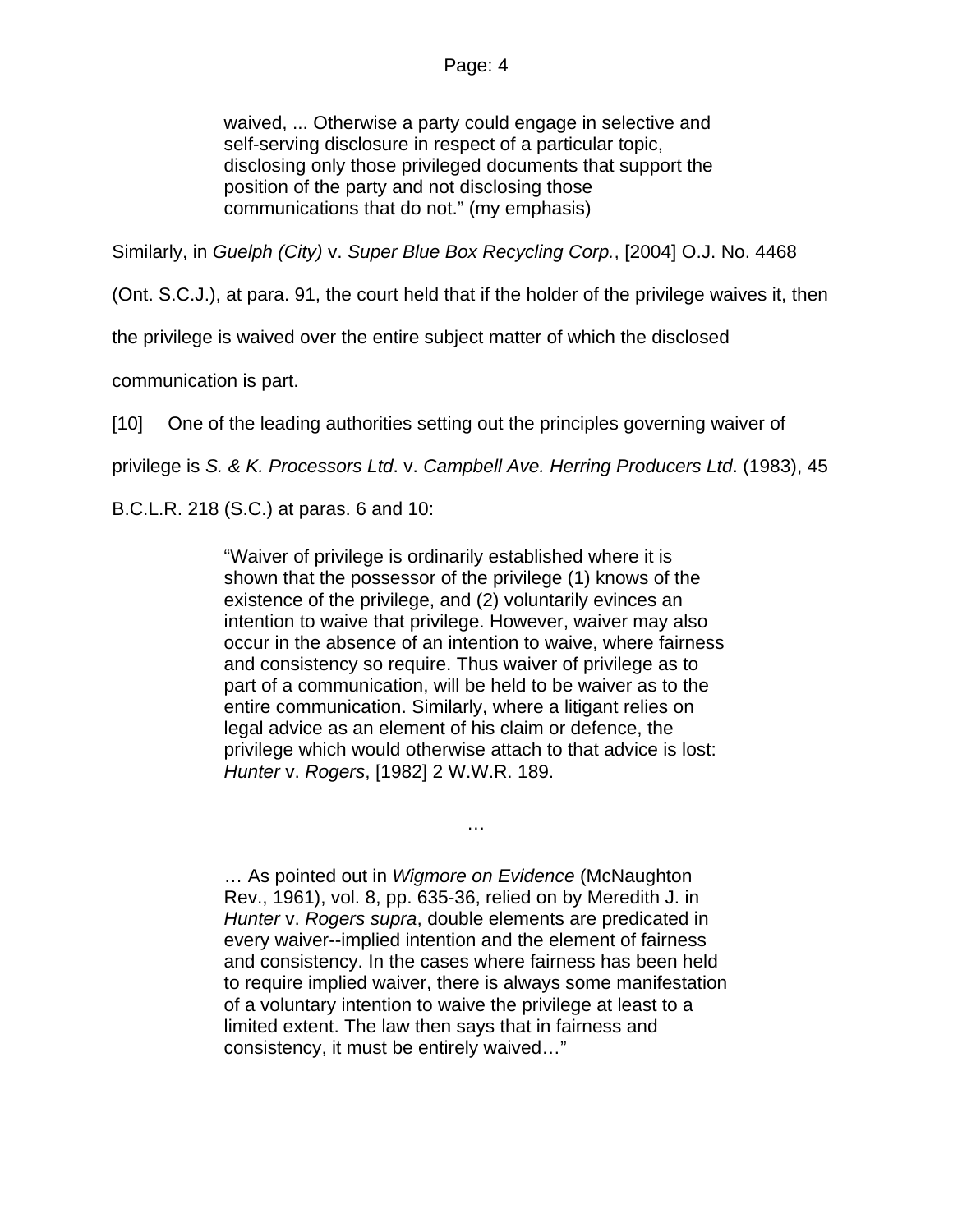[11] To be clear, the "communication" referred to by McLachlin J. (as she then was) in *S. & K. Processors*, is one which is subject to solicitor-client privilege. Thus, where there has been disclosure of any material part of a privileged communication, a court may order the remainder of the document or documents be disclosed.

[12] In *K.F. Evans Ltd.* v. *Canada (Minister of Foreign Affairs)*, [1996] F.C.J. No. 30, Rothstein J. found that there had been waiver by the respondent Minister in the following circumstances (at para. 17):

- 1. there had been considerable disclosure of advice or information in the subject memoranda that could only have come from the solicitor;
- 2. it appeared that the Minister had disclosed certain portions of the legal advice considered innocuous and held back other information which he apparently considered damaging;
- 3. some of the information for which solicitor-client privilege was claimed constituted merely statements of existing law;
- 4. in one instance, two recommendations from a solicitor were made but only one was disclosed; and
- 5. some information deleted on the grounds of solicitor-client

privilege was disclosed elsewhere in the material.

In those circumstances, Rothstein J. concluded, at paras. 23 and 24:

"…The inconsistency of disclosing some solicitor-client advice and maintaining confidentiality over other advice both pertaining to the issues raised by the applicant causes me concern. In the circumstances of this case, to ensure that the Court and the applicant are not mislead, and in the interest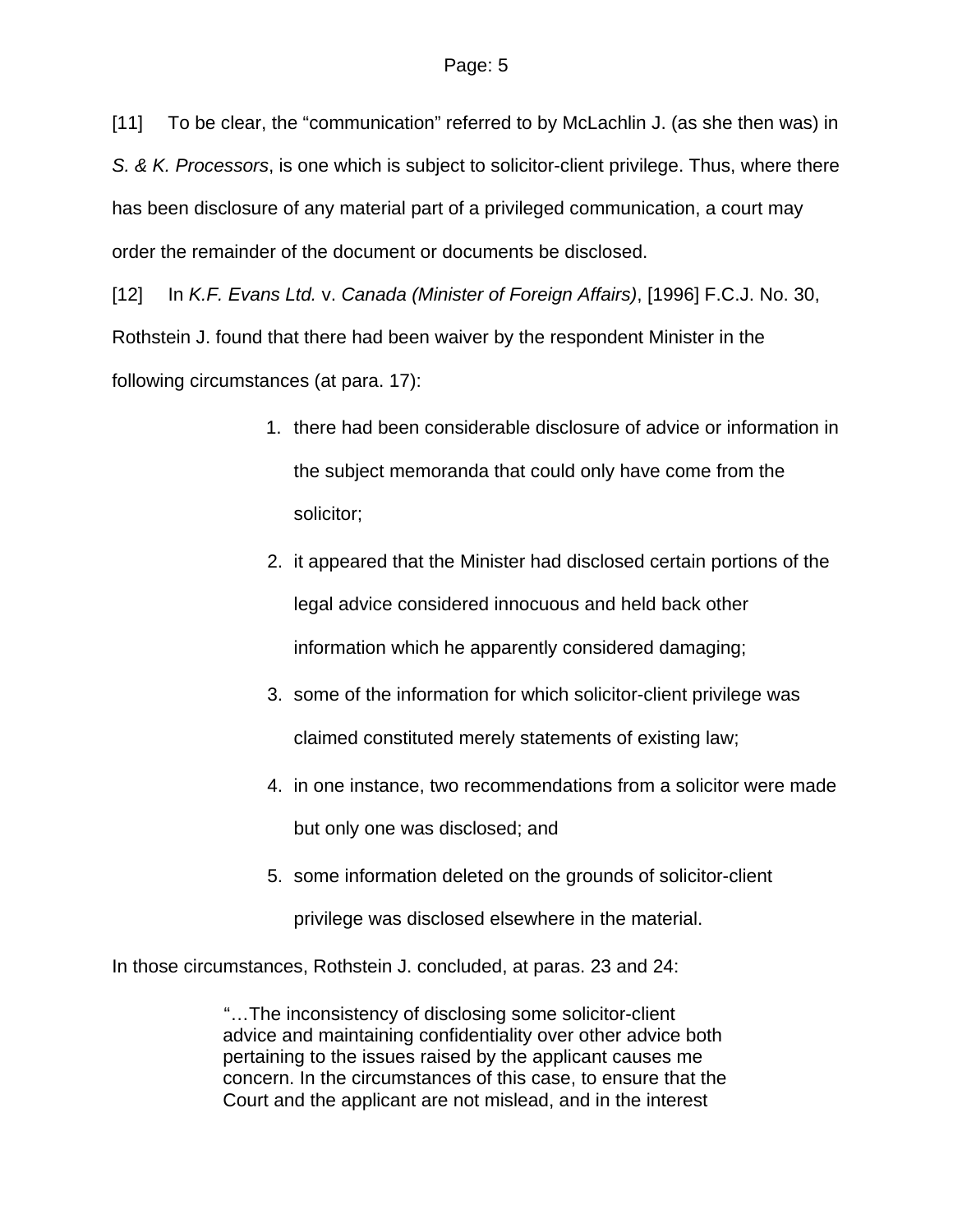of consistency, the respondent must be considered to have waived all rights to solicitor-client privilege.

I am satisfied that there has been a waiver of privilege of some solicitor-client communication, and that in the circumstances of this case fairness and consistency must result in an entire waiver of the privilege. This is a case in which, as Wigmore says, the conduct of the respondent touches a certain point of disclosure at which fairness requires that privilege shall cease whether that is the intended result or not."

[13] Further, where waiver has been found to have occurred over a privileged document, it is open to a court to find that fairness and consistency require that communications on which the information in the waived document is based also be produced: *Trask* v. *Canada Life Assurance Co.*, 2002 BCSC 1741. Putting it another way, if the solicitor-client privilege is waived, then production of all documents relating to the acts contained in the communication will be ordered: Alan W. Bryant, Sidney N. Lederman & Michelle K. Fuerst, *The Law of Evidence in Canada*, 3d ed. (Toronto: LexisNexis Canada Inc., 2009) at 957.

## *Closely-related Information*

[14] The parties generally agreed on the law set out above, however their positions began to diverge when addressing circumstances where there has been disclosure of "closely-related information", as distinct from privileged information. RRDC's counsel relied upon *Environmental Defence Canada* v. *Canada (Minister of Fisheries and Oceans)*, 2009 FC 131, on this issue. In that case, Madam Justice Layden-Stevenson, (as she then was) dealt with an appeal by the Minister of Fisheries and Oceans from an order of a prothonotary requiring the Minister to provide to the applicants an unredacted copy of a memorandum. The applicants were environmental groups that worked to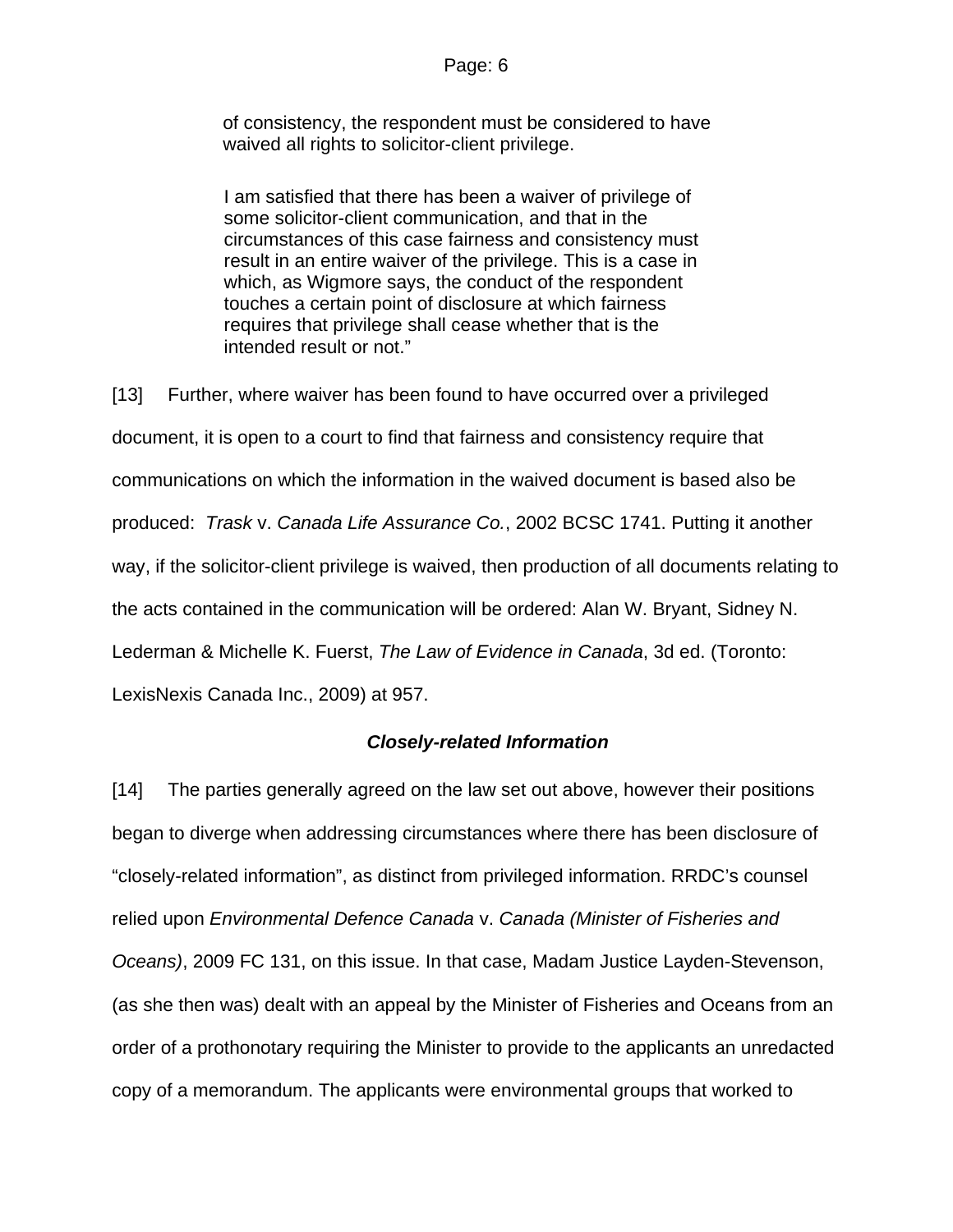advance the conservation of species-at-risk in Canada. Layden-Stevenson J. held that

the Minister failed to meet the burden of establishing the existence of solicitor-client

privilege. She further held that any privilege that may have existed with respect to the

redacted information was waived because of disclosure of "closely-related information".

At paras. 32 and 33, she stated:

"It is not open to the Minister to assert that the content of the redacted portion contains legal advice and is therefore privileged and, at the same time, assert that the same information contained elsewhere in the Minister's record is not a disclosure of legal advice…

In my view, given the Minister's disclosure, elsewhere in the record, of information closely-related to that in the redacted sentences, it would be unfair and inconsistent for the Minister to withhold the redacted portion of the Action Memorandum. Consequently, the prothonotary was quite right to conclude that any privilege that exists in the redacted sentences has been implicitly waived by the Minister."

[15] Canada's counsel stressed that, although the decision of Layden-Stevenson J. in

*Environmental Defence* was upheld by the Federal Court of Appeal, 2009 FCA 136, it

was on the limited grounds that the affidavit provided to support the assertion of

privilege in that case was insufficient, and that the Court of Appeal expressly declined to

address the issue of waiver in the decision below. Thus, says Canada's counsel, the

point about "closely-related information" was relegated to mere *obiter dicta*.

[16] Indeed, *Environmental Defence* was the only case which RRDC's counsel was

able to refer me to for the principle that disclosure of closely-related information, as

opposed to privileged information, can result in waiver of solicitor-client privilege.

[17] In *R.* v. *Basi*, 2009 BCSC 777, E.A. Bennett J., allowed an application for

disclosure, in part, where the content of the privileged legal memorandum was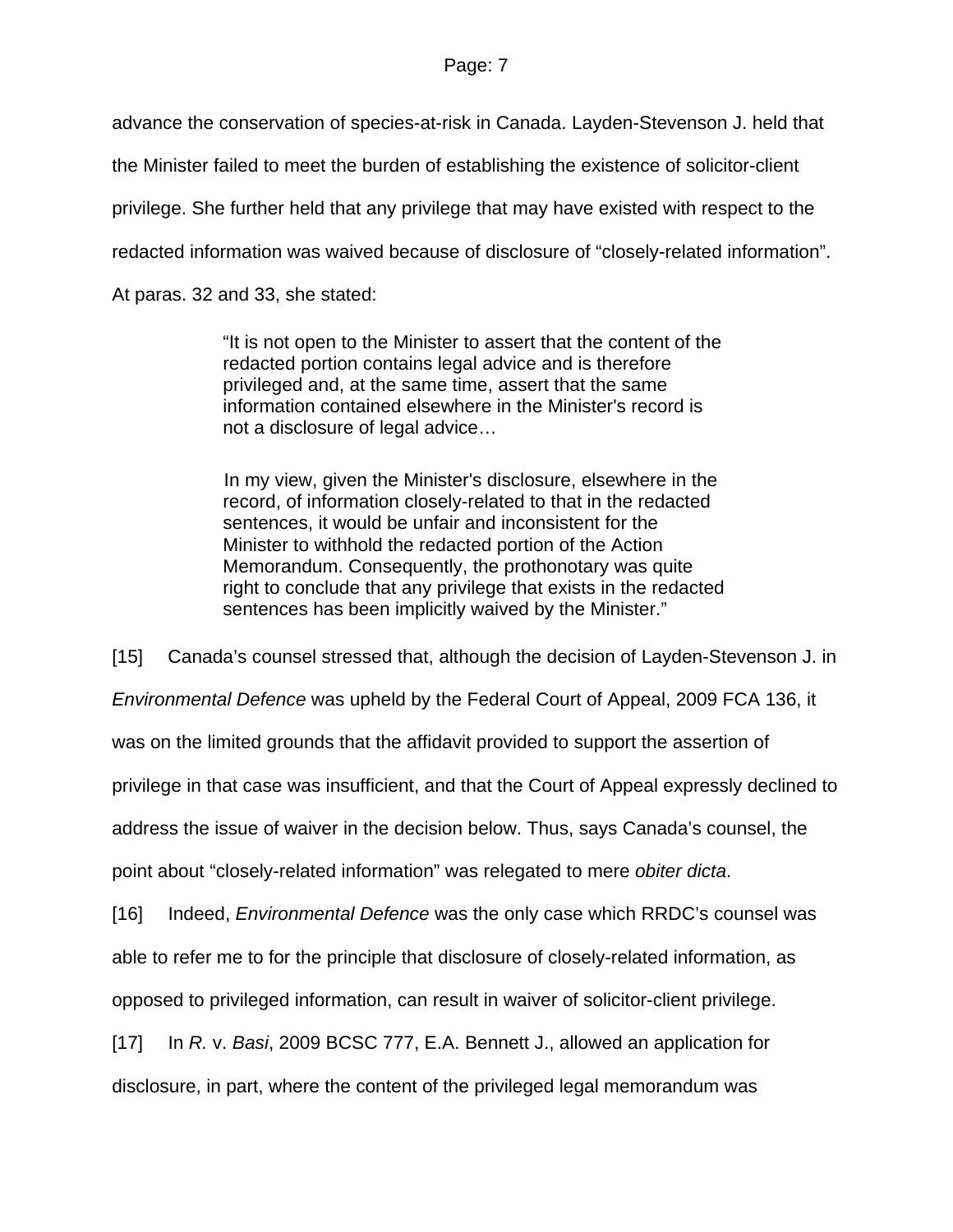"intricately connected to that which had already been released" and that withholding the memorandum would be "misleading". Therefore, Bennett J. concluded that fairness and consistency demanded that there was an implied waiver of privilege over the document (para. 28). However, the two documents at issue in *Basi* were clearly "legal opinions" which Bennett J. had previously concluded were subject to solicitor-client privilege. [18] In my respectful view, a court should be wary of extending the limited circumstances in which solicitor-client privilege will give way by adding that the disclosure of closely-related information, although not strictly speaking information which is subject to solicitor-client privilege, justifies a finding that privilege has been waived. It seems to me that it would only be in rare circumstances where the disclosure by a party of certain information closely-related to that which it claims privilege over would cause the opposite party or the court to be misled, such that, in the interests of consistency and fairness, the privileged information should also be disclosed.

#### *Common Interest Exception*

[19] The divergence of the parties continued on the potential applicability of the common interest exception to solicitor-client privilege, in the event that I find that privilege attaches to the sought portions of the Cabinet documents. This exception most commonly originates in circumstances where two parties have jointly consulted one solicitor over a matter in which they share a common interest. In such circumstances, their confidential communications with the solicitor are privileged as against the outside world, but as between themselves, each is expected to share in and be privy to all communications passing between each of them and their solicitor. Should any subsequent dispute arise between the parties, neither can assert solicitor-client privilege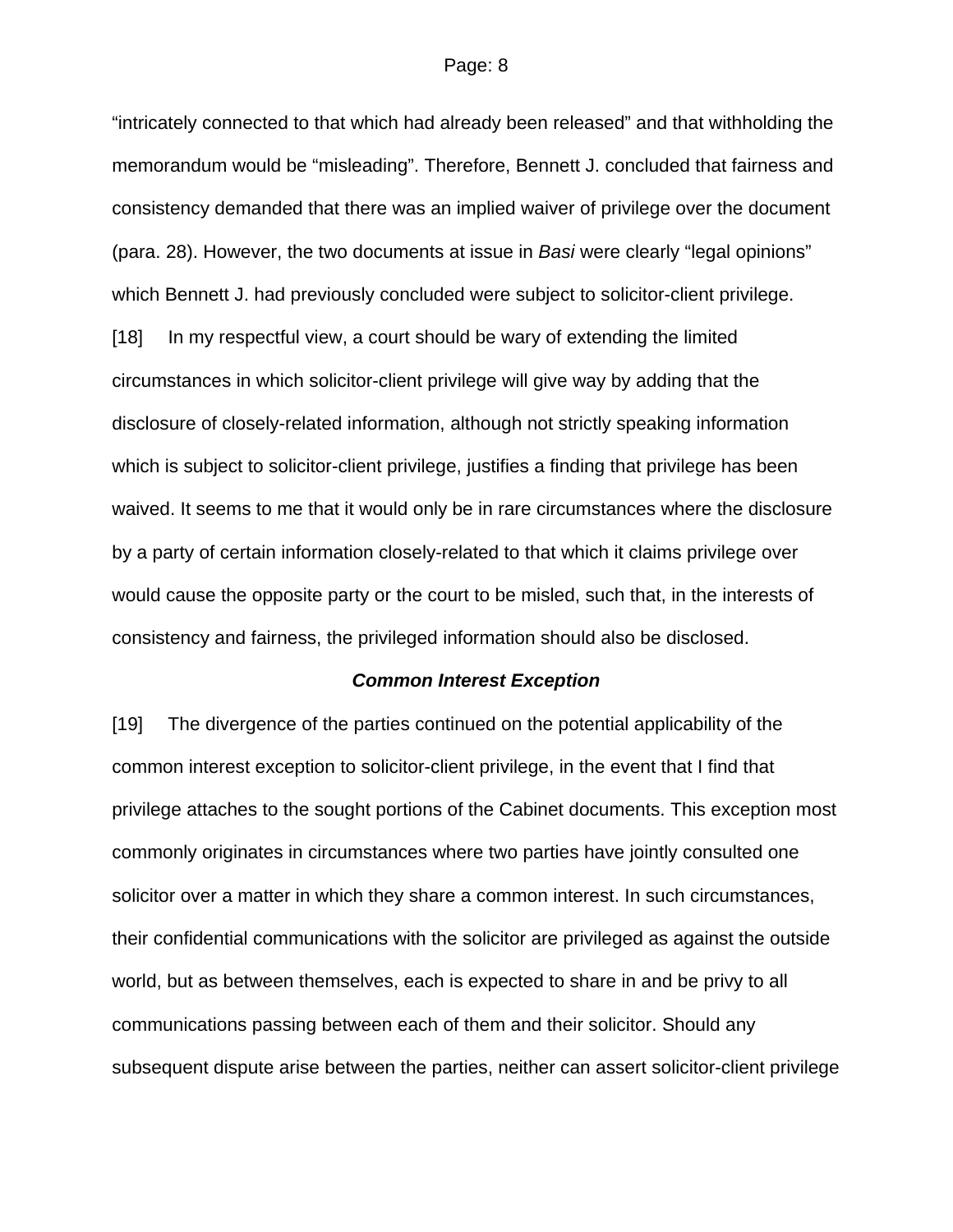as against the other, and either may demand disclosure of communications in the

other's possession.

[20] One of the leading cases in this area is *R.* v. *Dunbar* (1982), 68 C.C.C. (2d) 13,

where the Ontario Court of Appeal stated, at para. 57:

"…The authorities are clear that where two or more persons, each having an interest in some matter, jointly consult a solicitor, their confidential communications with the solicitor, although known to each other, are privileged against the outside world. However, as between themselves, each party is expected to share in and be privy to all communications passing between each of them and their solicitor. Consequently, should any controversy or dispute arise between them, the privilege is inapplicable, and either party may demand disclosure of the communication: see 8 *Wigmore on Evidence*, (McNaughton Rev.), p. 603; *McCormick on Evidence,* 2nd ed., p. 189; *Phipson on Evidence, 12<sup>th</sup> ed. (1976), p. 247; Sopinka and Lederman, The Law of Evidence in Civil Cases* (1974), p. 167."

[21] RRDC's counsel further relied upon the Supreme Court of Canada decision in

*Pritchard* v. *Ontario (Human Rights Commission)*, 2004 SCC 31, as authority for the

proposition that the common interest exception has recently been narrowly expanded to

cover parties in a fiduciary relationship. At para. 24 of *Pritchard*, Major J., speaking for

the Court stated:

"The common interest exception originated in the context of parties sharing a common goal or seeking a common outcome, a "selfsame interest" as Lord Denning, M.R., described it in *Buttes Gas & Oil Co. v. Hammer (No. 3)*, [1980] 3 All E.R. 475 (C.A.), at p. 483. It has since been narrowly expanded to cover those situations in which a fiduciary or like duty has been found to exist between the parties so as to create common interest. These include trustee-beneficiary relations, fiduciary aspects of Crownaboriginal relations and certain types of contractual or agency relations, none of which are at issue here."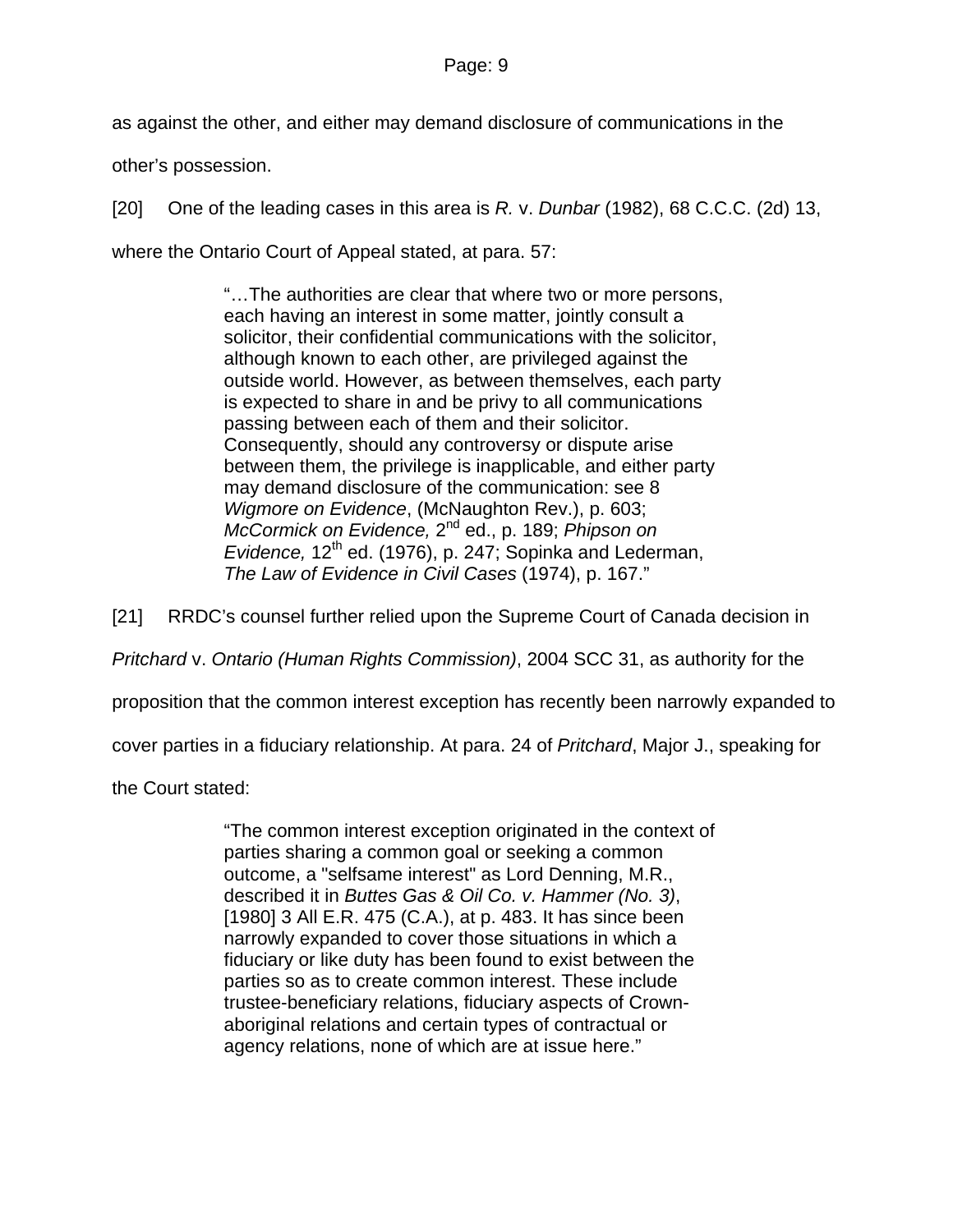[22] RRDC's counsel submitted that the joint address by the Canadian Parliament to the Imperial Government on December 16 and 17, 1867 was given the force of statute by virtue of s. 146 of the *Constitution Act, 1867* and the *Rupert's Land and North-Western Territory Order of 1870* (the "*1870 Order*"). These combined, says counsel, created a relationship between the Government of Canada and the RRDC where Canada has assumed discretionary control over the specific territory claimed by the RRDC and the related aboriginal interests arising therefrom. RRDC submits that this relationship, in conjunction with the principle of the honour of the Crown, gives rise to a fiduciary duty by Canada towards the RRDC and its members: see *Guerin* v. *Canada*, [1984] 2 S.C.R. 335, at paras. 83-85, 87, 90, 98-103; *Haida Nation* v. *British Columbia*, 2004 SCC 73, at para. 18; and *Wewaykum Indian Band* v. *Canada*, 2002 SCC 79, at paras. 79-80.

[23] RRDC's counsel further argues that it is only necessary to establish this fiduciary relationship on a *prima facie* basis for the purposes of applying the common interest exception at this stage of the present actions, which have yet to proceed to examinations for discovery. In addition, counsel says that RRDC need only establish that this *prima facie* fiduciary duty relates to the specific interest arising from the asserted obligation on Canada's part from the undertaking set out in the *1870 Order*, which is to 'consider and settle' the Kaska's claims "to compensation for lands required for the purposes of settlement … in conformity with the equitable principles which have uniformly governed the British Crown in its dealings with the [aboriginal people]."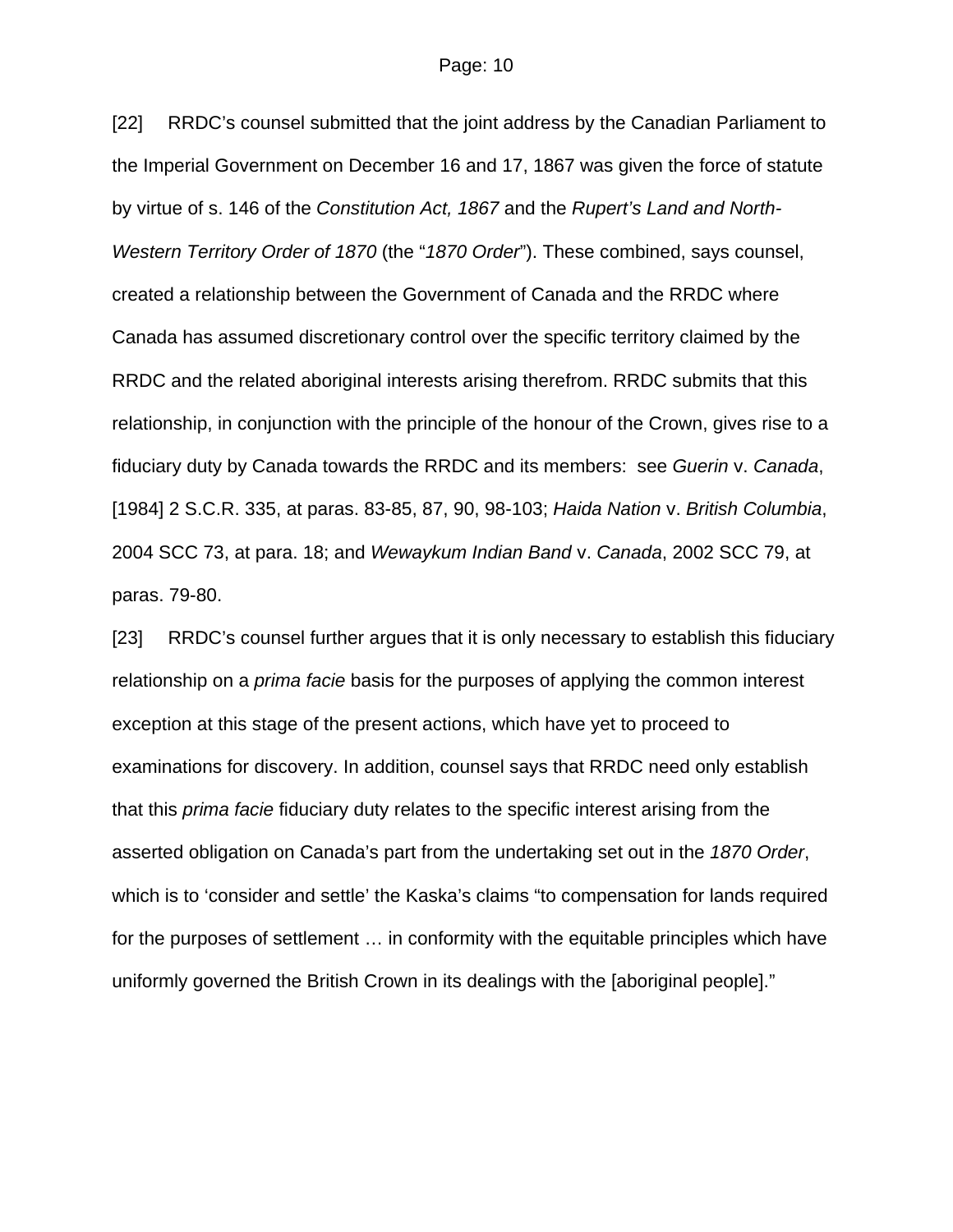[24] Canada's counsel relied upon *Samson Indian Nation and Band* v. *Canada (C.A.)*, [1995] 2 F.C. 762 (F.C.A.), at para. 17, for the proposition that the common interest privilege arises only after two conditions have been met:

- (a) the alleged trust-like or fiduciary relationship must be established on a *prima facie* basis (on this, counsel agreed with RRDC's submission); and
- (b) the documents claimed must have been obtained or prepared in the course of the administration of the trust-like relationship, or in the course of the fiduciary carrying out their fiduciary duty.

[25] Further, Canada's counsel asserts that the fiduciary duty arising from the special or *sui generis* relationship between the Crown and First Nations "does not exist at large" and is not a source of "plenary Crown liability": *Weywaykum*, cited above, at para. 81. Thus, in the Crown-aboriginal context, the expanded application of the common interest exception to solicitor-client privilege should only apply when there is a fiduciary duty in relation to *specific* aboriginal interests. When multiple interests besides those of a First Nation are at play, then Canada submits that those competing interests must be weighed, and only if the First Nation's interest outweighs all others, does the common interest exception apply.

[26] Canada says that the Crown wears "many hats" and is responsible to the *whole* of the Canadian population. Thus, the Crown may continue to claim solicitor-client privilege over those documents that relate to multiple interests, or interests broader than those of the First Nation. In that regard, Canada's counsel points to the comments of Binnie J., speaking for the Supreme Court of Canada, in *Wewaykum*, cited above, at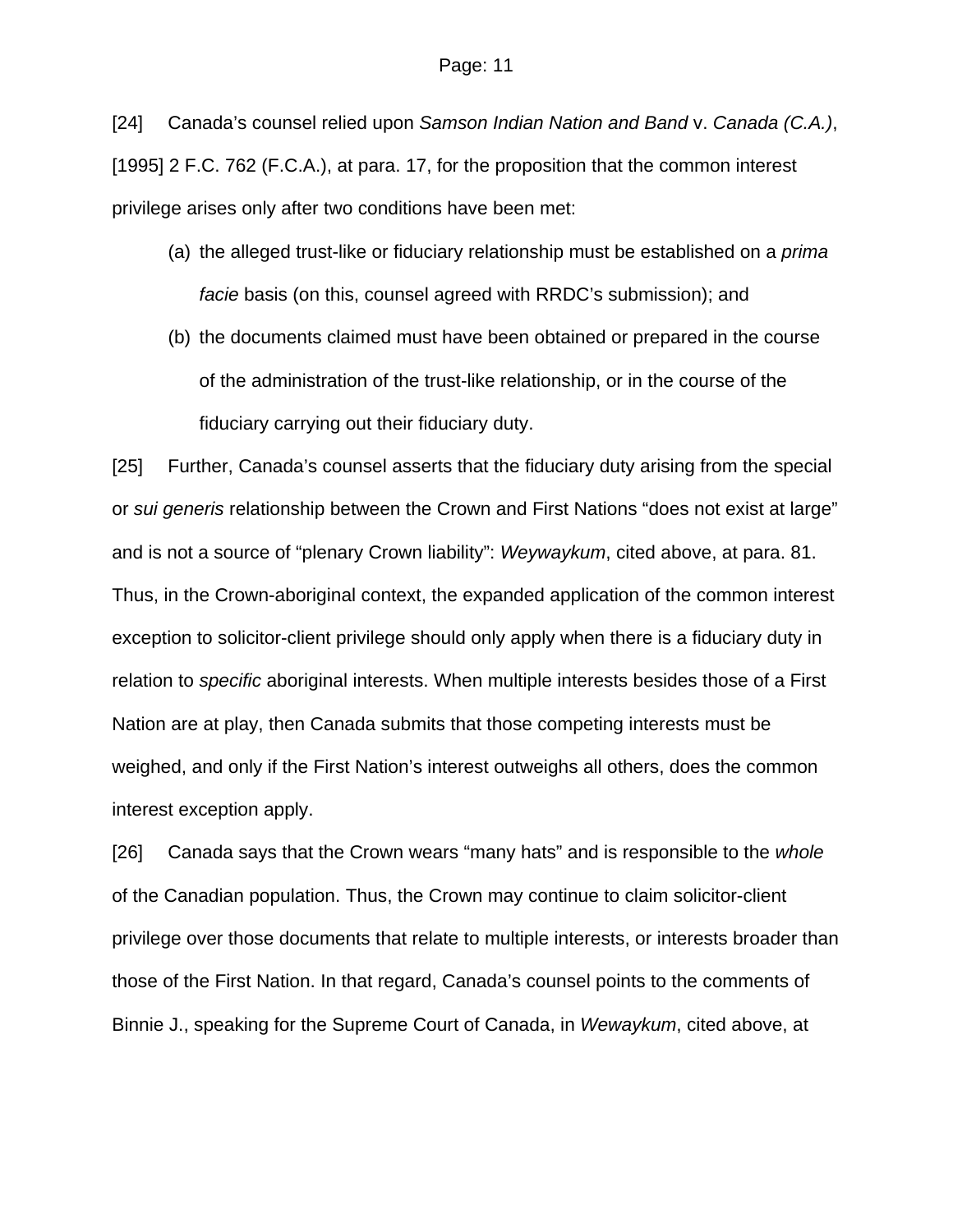## para. 96:

"When exercising ordinary government powers in matters involving disputes between Indians and non-Indians, the Crown was (and is) obliged to have regard to the interest of all affected parties, not just the Indian interest. The Crown can be no ordinary fiduciary; it wears many hats and represents many interests, some of which cannot help but be conflicting: *Samson Indian Nation and Band v. Canada*, [\[1995\] 2 F.C. 762](http://www.lexisnexis.com/ca/legal/search/runRemoteLink.do?langcountry=CA&linkInfo=F%23CA%23FCR%23sel2%252%25year%251995%25page%25762%25sel1%251995%25vol%252%25&risb=21_T7591606672&bct=A&service=citation&A=0.522585489844808) (C.A.)…"

[27] Finally, relying upon *Samson* v. *Canada*, [1998] 2 F.C. 60 (F.C.A.), at para. 23, and *Homalco*, cited above, at para. 45, Canada's counsel says that any doubt in the process of weighing competing multiple interests must be resolved in favour of the protection of solicitor-client privilege.

[28] In the 1995 *Samson* decision, cited above, the Federal Court of Appeal was addressing an assertion of solicitor-client privilege by the Crown in the context of a specific surrender of reserve lands by three bands to the Crown in the 1940's. The Crown's control over the resources derived from the surrendered lands was at issue. The respondent First Nation argued that the trust relationship between the Crown and the Indians superseded the claim of privilege. The Court of Appeal had no difficulty concluding that there was a *prima facie* trust-style relationship between the First Nation and the Crown. However, beyond that, the Court had greater difficulty with the notion that the subject documents were obtained or prepared by the trustee in the administration of the trust and in the course of the trustee carrying out its duties. With respect to Crown "trusts", the Court said this at paras. 21 and 22:

> "…The Crown can be no ordinary "trustee". It wears many hats and represents many interests, some of which cannot but be conflicting. It acts not only on behalf or in the interest of the Indians, but it is also accountable to the whole Canadian population. It is engaged in many regards in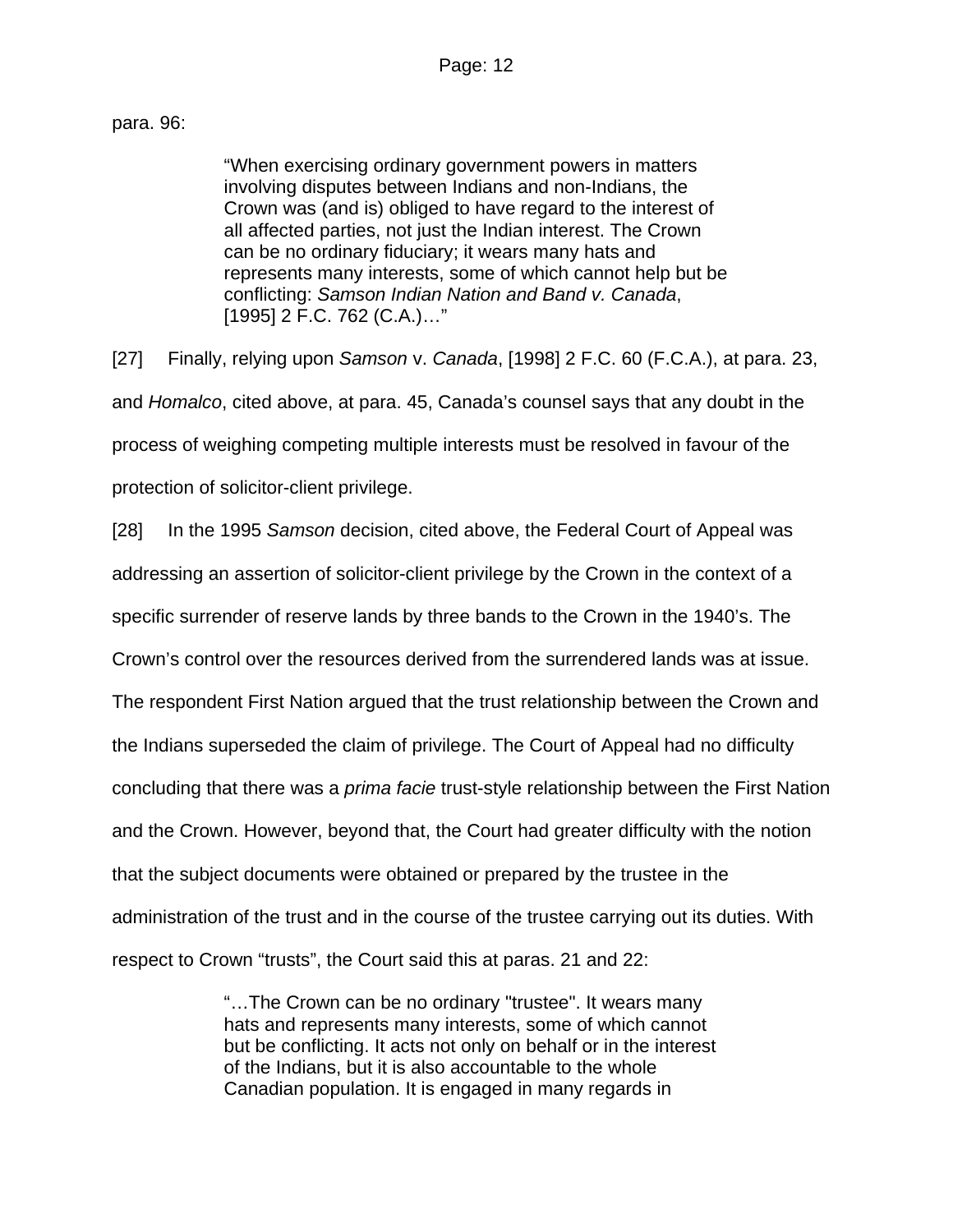continuous litigation. It has always to think in terms of present and future legal and constitutional negotiations, be they with the Indians or with the provincial governments, which negotiations, it might be argued, can be equated in these days and ages with continuous litigation. Legal advice may well not have been sought or obtained for the exclusive or dominant benefit of the Indians, let alone that of the three bands involved in these proceedings…

There being many possible "clients" or "beneficiaries", there being many possible reasons for which the Crown sought legal advice, there being many possible effects in a wide variety of areas deriving from the legal advice sought, it is simply not possible at this stage to assume in a general way that all documents at issue, in whole and in part, are documents which were obtained or prepared by the Crown in the administration of the specific "trusts" alleged by the respondents and in the course of the Crown carrying out its duties as "trustee" for the respondents."

[29] To be clear, the RRDC is not alleging the existence of a *trust* here. Rather, it

relies upon the asserted *fiduciary relationship* between the Crown and the RRDC

(Kaska) arising from its claims to certain identifiable lands. It is in this respect that it

persuades me to extend the application of the common interest exception to the

portions of the Cabinet documents it seeks on this application.

# **ANALYSIS**

[30] Solicitor-client privilege can only be claimed document by document, with each

document being required to meet the criteria for the privilege: *Canada* v. *Solosky*;

*Samson* (1995), at para. 23; and *Homalco*, at para. 2; all cited above.

[31] I acknowledge that Canada, in preparing for the hearing of this application,

changed its position with respect to which portions of the Cabinet documents it claims

are subject to solicitor-client privilege. Indeed, that was due in large part to a meeting

between counsel for the parties on August 12, 2009. At that meeting, RRDC's counsel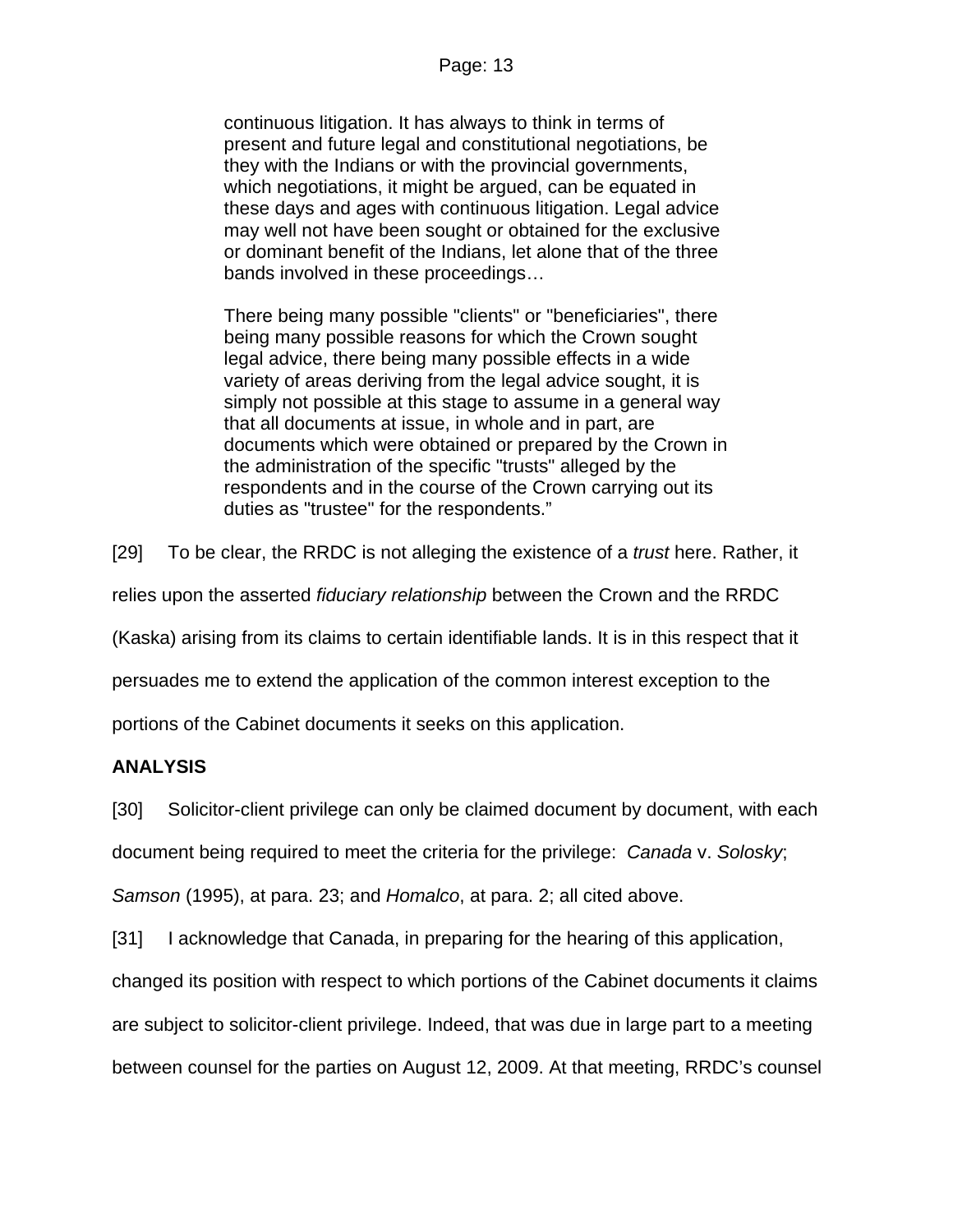pointed out that the redacted portions of the "Memorandum to the Cabinet", dated June 27, 1973, #667-73, and the "Memorandum for the Cabinet", dated June 28, 1973, #671- 73, were disclosed elsewhere in the "Cabinet Minutes" dated July 19,1973. Consequently, in a letter to RRDC's counsel dated August 24, 2009, Canada's counsel clarified, in effect, that she was no longer claiming solicitor-client privilege with respect to those portions of the Cabinet documents discussed at the meeting between counsel on August 12<sup>th</sup>.

[32] As a result, RRDC's counsel argued that, since Canada has previously claimed that *all* the redacted portions were subject to solicitor-client privilege, the fact that Canada subsequently disclosed portions of the documents subject to that privilege amounts to a "waiver of privilege as to part of a communication", in the sense discussed in *S. & K. Processors Ltd.*, cited above, which should result in a waiver as to the entire communication. While that argument is deceptively appealing, I have decided to reject it. A party should not be "penalized" for reconsidering its position and abandoning a claim of privilege previously asserted in error, with a view to simplifying the issues and shortening the hearing. RRDC's argument in this regard suggests that Canada should forever be estopped from changing its legal position, once it has asserted a claim of solicitor-client privilege over a particular document. In my view, such an outcome would both discourage and delay the expeditious resolution of these types of disputes without any obvious justification.

[33] In the result, the partially redacted documents which remain at issue are limited to the following:

1. "Cabinet Minutes", dated February 8, 1973, #C7-73;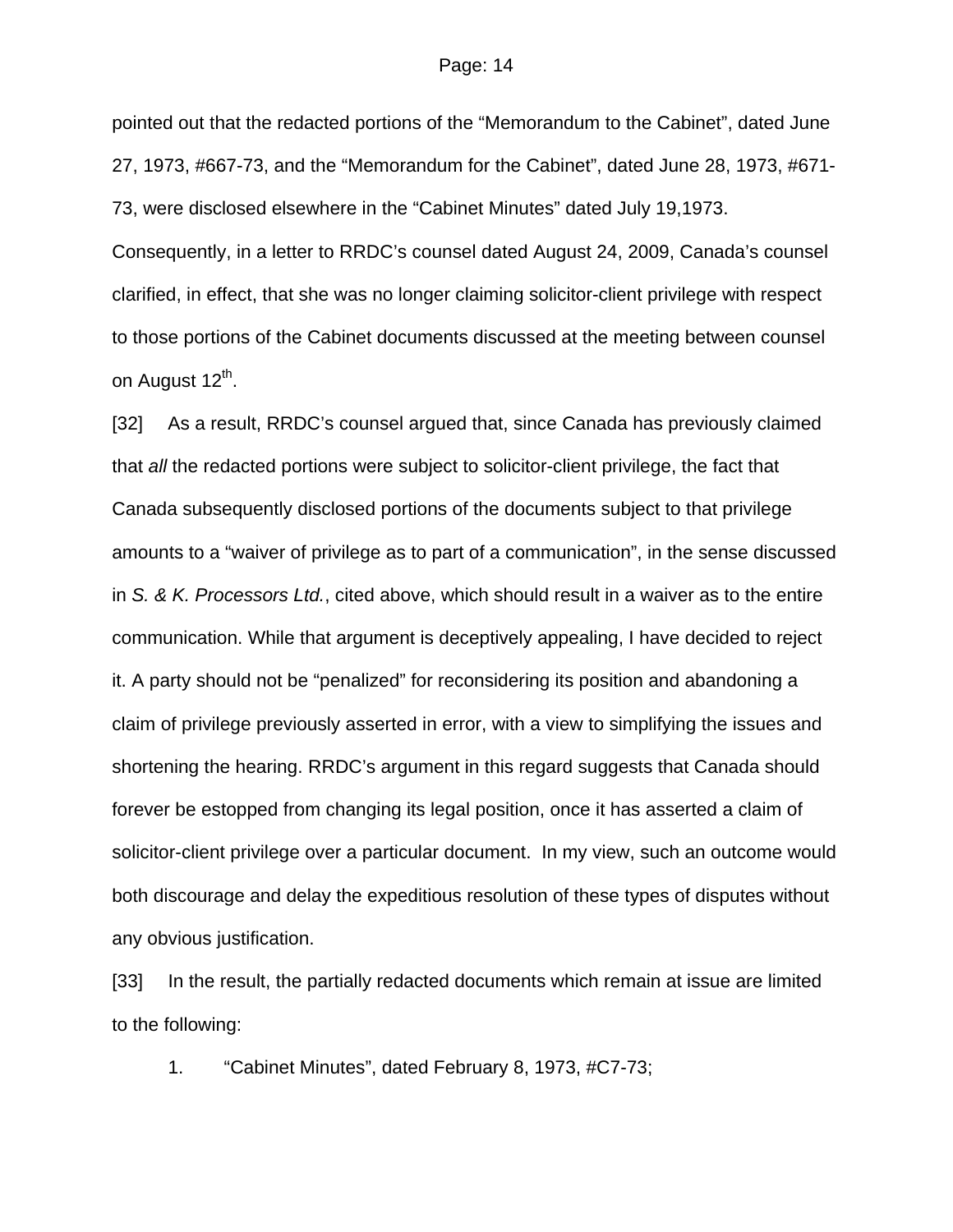2. "Indian and Inuit Claims Policy", dated June 5, 1973, #570-73;

3. "Memorandum to the Cabinet", dated June 8, 1973, #574-73;

4. [Joint] "Memorandum to the Cabinet", dated June 27, 1973, #667-73; and

5. "Cabinet Minutes", dated July 19, 1973, #32-73.

I will address each in turn.

 $\overline{a}$ 

# *1. "Cabinet Minutes", dated February 8, 1973, #C7-73*

[34] The unredacted copy of these minutes provided to me by Canada is five pages long in total.<sup>[1](#page-14-0)</sup> The redacted portion is a single paragraph beginning at the bottom of the paginated page five and carrying on to the top of the paginated page six. As Canada's counsel had previously indicated to RRDC's counsel in her letter of September 4, 2009, the redacted portions contain a legal opinion of the then Minister of Justice, the Honourable Otto Lang, regarding the outcome of the *Calder* decision. There is no dispute that the Minister of Justice acts as the official legal advisor to Cabinet from time to time, pursuant to the *Department of Justice Act*, R.S.C. 1985, c.J-2, s. 4. Having reviewed the content of the redacted paragraph, I am satisfied that Canada has met its onus of establishing that the communication is subject to solicitor-client privilege. It is a communication between a lawyer (the Minister of Justice) and his client (Cabinet), which entailed the giving of legal advice and was intended to be confidential.

[35] The onus then shifts to RRDC to show that the privilege has been waived. RRDC's first line of attack here is that there has been disclosure of a material part of the privileged communication elsewhere within the same Minutes, or in the other disclosed documents, and thus the entire redacted communication should be disclosed on the

<span id="page-14-0"></span><sup>&</sup>lt;sup>1</sup> I note that, after the first two cover pages, the next previously paginated page is "5" and there is a blank space before the title "Claims of Native People". However, I gathered from Canada's counsel at the hearing that the unredacted copies of the documents provided to me for review under Rule 25(15) are in exactly the same state as they were when provided to Canada by the federal archivist at Library and Archives Canada.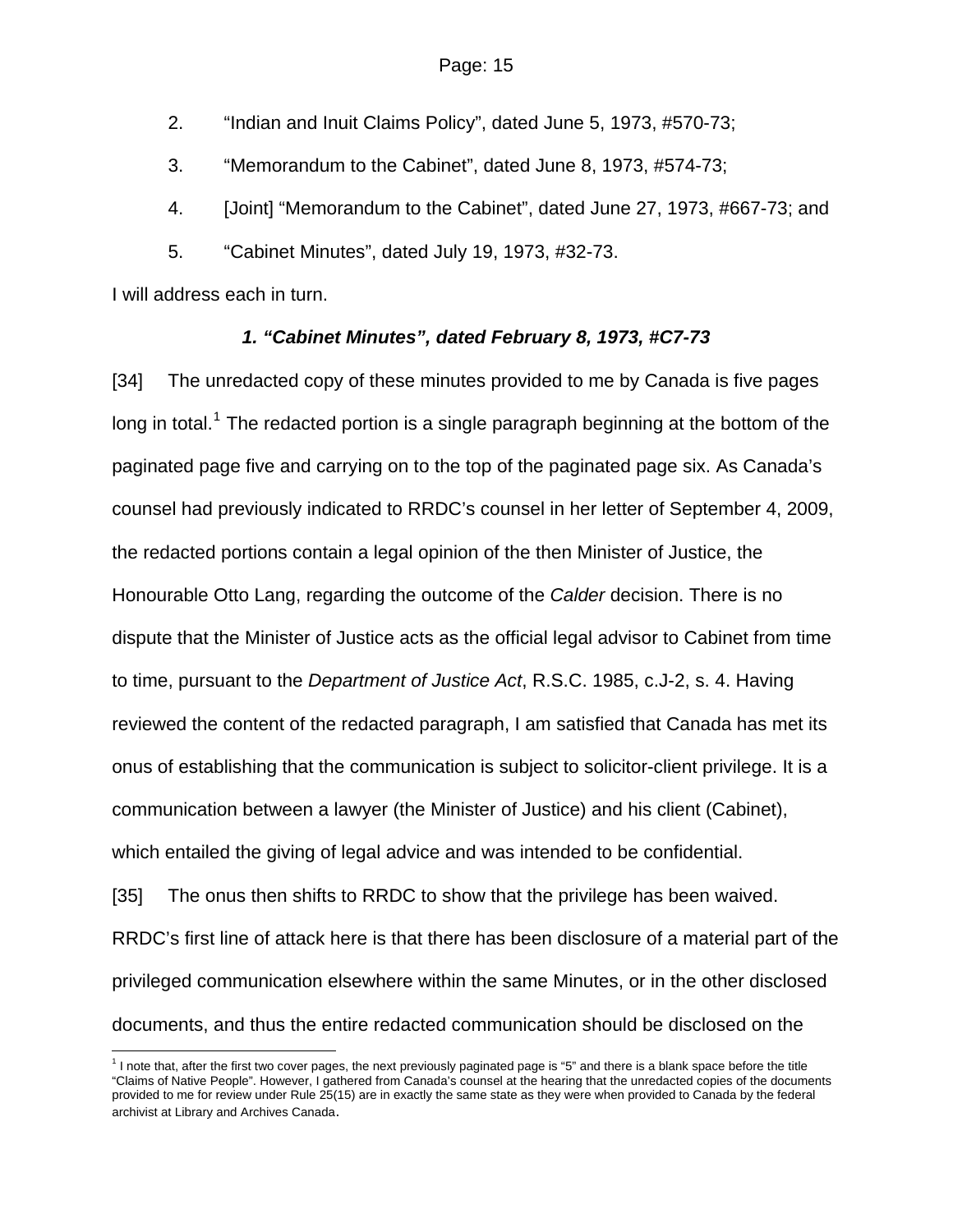basis of the principle in *S.& K. Processors Ltd.*, cited above. However, I am not satisfied that RRDC has met its onus in establishing, on the balance of probabilities, that this privileged information has already been disclosed elsewhere. Admittedly, there is a reference in the second paragraph of paginated page five to certain opinions expressed by the then Minister of Indian Affairs and Northern Development, the Honourable Jean Chrétien, about the significance of the *Calder* decision, which reads very much like a legal opinion. However, I accept Canada's submission that Minister Chrétien was not then speaking in his capacity as legal advisor to Cabinet, but rather as the Minister of Indian Affairs and Northern Development. In any event, I am not satisfied that there has been waiver by partial disclosure of otherwise privileged information.

[36] The second line of attack by RRDC's counsel is that there has been waiver by disclosure of closely-related information. I have already indicated above that this rationale for waiver of solicitor-client privilege should be applied sparingly and only in situations where the disclosure of information closely-related to the privileged information sought would mislead the opposite party or the court, such that consistency and fairness would require further disclosure of the privileged information. Having had the opportunity to review the content of the redacted privileged information, as well as the balance of the document, I am not satisfied that RRDC has met its onus in this regard.

[37] The final line of attack by RRDC in seeking disclosure of the redacted paragraph is its argument on the common interest exception to solicitor-client privilege.

[38] In my view, the context of the issues raised in the present actions is similar to the situation facing the Federal Court of Appeal in the 1995 *Samson* decision, cited above.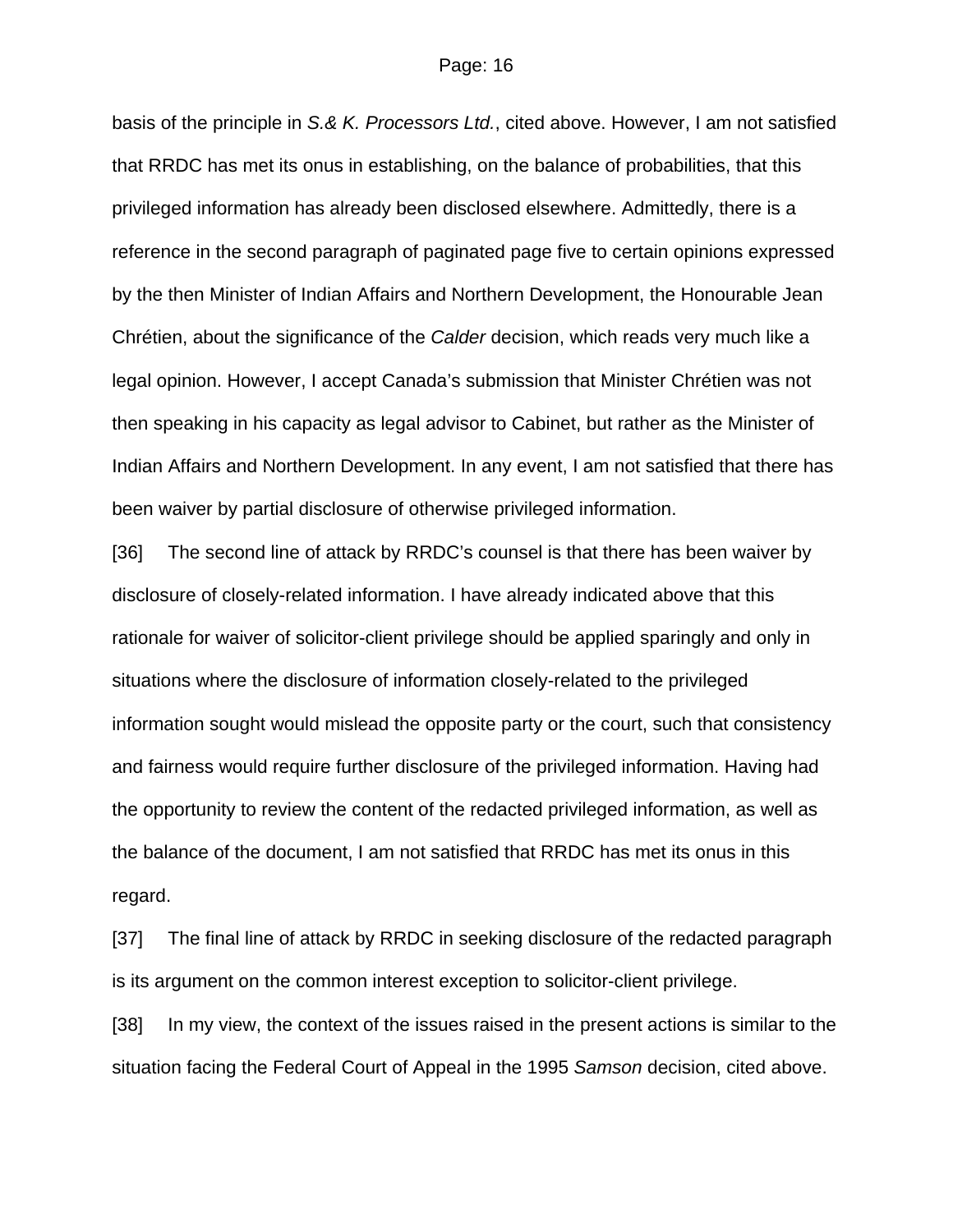Given the special relationship between the Crown and the RRDC (Kaska), in the context of the principle of the honour of the Crown, like the Court in *Samson*, I have little difficulty finding that a fiduciary relationship can be established on a *prima facie* basis. However, I have a significant problem addressing whether the second condition in *Samson* has been met. More particularly, it is not possible at this stage of the litigation to find in a general way that the Cabinet Minutes of February 8, 1973 were created or obtained by the Crown in the context of carrying out its duties as a fiduciary in relation to the specific aboriginal interests asserted by the RRDC (Kaska). As I noted above at paras. 22 and 23, RRDC's counsel says these interests arise from the alleged undertaking in the *1870 Order.*

[39] Rather, I agree with the submissions of Canada's counsel that the Cabinet Minutes were apparently created in response to the *Calder* decision, which had the possibility of affecting non-treaty lands in various regions of the country, many First Nations and non-native Canadians, as well as the provinces and the northern territories. To paraphrase the Court of Appeal in *Samson*, the legal advice may well *not* have been sought or obtained for the exclusive or dominant benefit of the aboriginal people concerned, let alone that of the RRDC (Kaska) in these proceedings. There are many possible reasons for which the Crown likely sought the legal advice, as well as many possible effects in a wide variety of areas deriving from the advice sought. The Crown was wearing many hats in the service of the Canadian public as a whole and was not acting solely as fiduciary with respect to the RRDC's particular interests. It is thus simply not possible to assume that the sought portion of the document at issue was prepared or obtained by the Crown in carrying out any fiduciary duty it may have towards the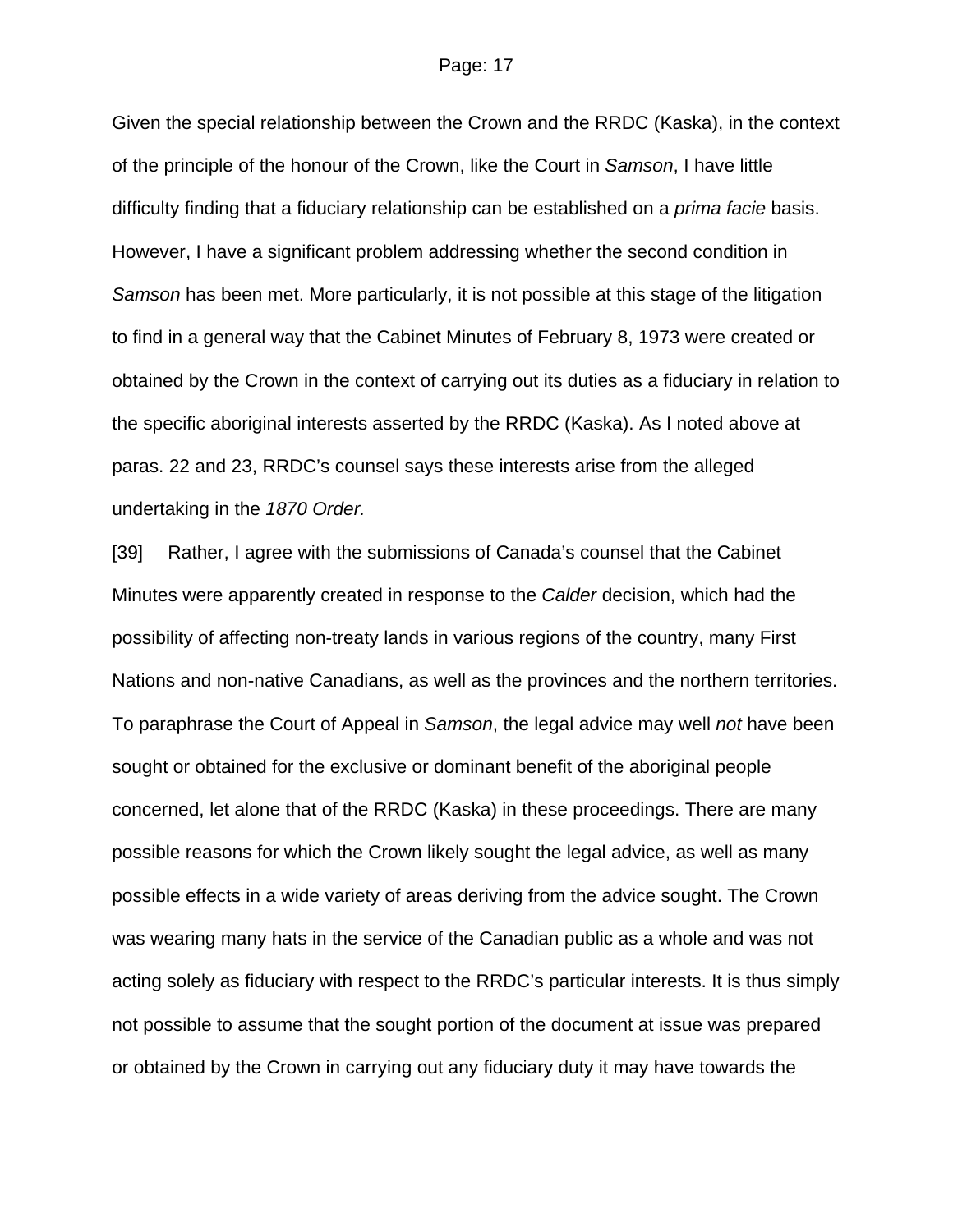RRDC (Kaska) arising out of the *1870 Order*. Putting it another way, I conclude that there were very likely many competing interests at stake at the time the document was created, and that RRDC has not discharged its onus in persuading me that its interests outweigh the other interests (to use the language of Bennett J. in *Homalco*, cited above) to such an extent that no solicitor-client privilege may be claimed. In any event, any doubt in such a weighing process is to be resolved in favour of the preservation of the privilege.

#### *2. "Indian and Inuit Claims Policy", dated June 5, 1973, #570-73*

[40] The unredacted copy of this document is 33 pages in length, inclusive of a two page introductory summary and four appendices. The redacted portion is comprised of two paragraphs beginning at the bottom of paginated page three of the body of the Memorandum to Cabinet. As Canada's counsel stated in her letter to RRDC's counsel dated July 28, 2009, the redacted portions contain references to a legal opinion of the Minister of Justice on the *Calder* decision and several references to the legal conclusions in that opinion. Having reviewed the content of the redacted paragraphs, I am satisfied that Canada has met its onus of establishing that the communication is subject to solicitor-client privilege. Although the document as a whole was prepared by the Minister of Indian Affairs and Northern Development, the redacted paragraphs obviously refer to legal advice provided by the Minister of Justice. The principle that solicitor-client privilege may attach to advice or information provided by a lawyer which is incorporated into a document prepared by someone other than the lawyer was not in dispute on this application: see *K.F. Evans Ltd.,* cited above, at para. 10.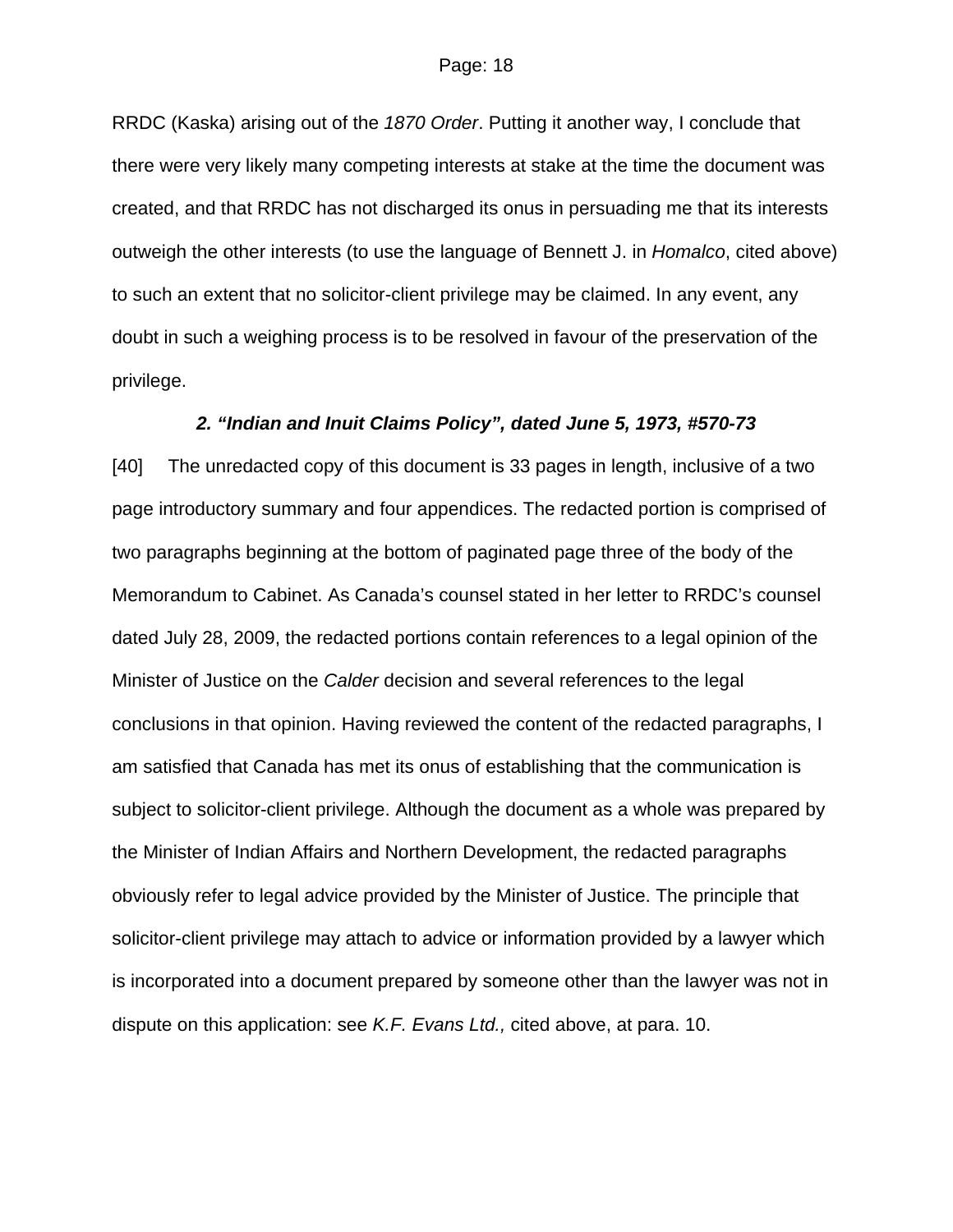[41] Once again, the onus thus shifts to RRDC to show that the privilege has been waived, which it seeks to do by firstly arguing partial disclosure of the privileged information elsewhere within that document, or in the other Cabinet documents, and secondly, by arguing that there has been disclosure of closely-related information. [42] I again acknowledge that Canada changed its initial position on the extent of the redacted portions of this document. It initially claimed that a single paragraph on the first page of the main Memorandum (after the two page Summary), was subject to solicitorclient privilege. However, after the meeting between counsel on August 12, 2009, in her letter to RRDC's counsel dated August 24, 2009, Canada's counsel resiled from that position. The now unredacted paragraph reads:

> "This paper should be read in conjunction with a companion paper prepared by the Minister of Justice which reviews the nature and extent of claims of Indians to lands outside reserves in the light of the *Calder* case and the legal implications that must be considered in framing a policy."

In my view, this does not amount to disclosure of privileged information. Nor has counsel for RRDC met its onus in persuading me that information subject to solicitorclient privilege has been disclosed elsewhere in the unredacted portions of the documents. Consequently, I am not satisfied that there has been waiver by partial disclosure of otherwise privileged information.

[43] With respect to the second line of argument, RRDC has failed to point to any particular passage or passages within the unredacted parts of the documents which might constitute information closely-related to the privileged information sought. Nor have I been able to find, on my review of the balance of the documents, any unredacted information closely-related to the privileged information sought which could mislead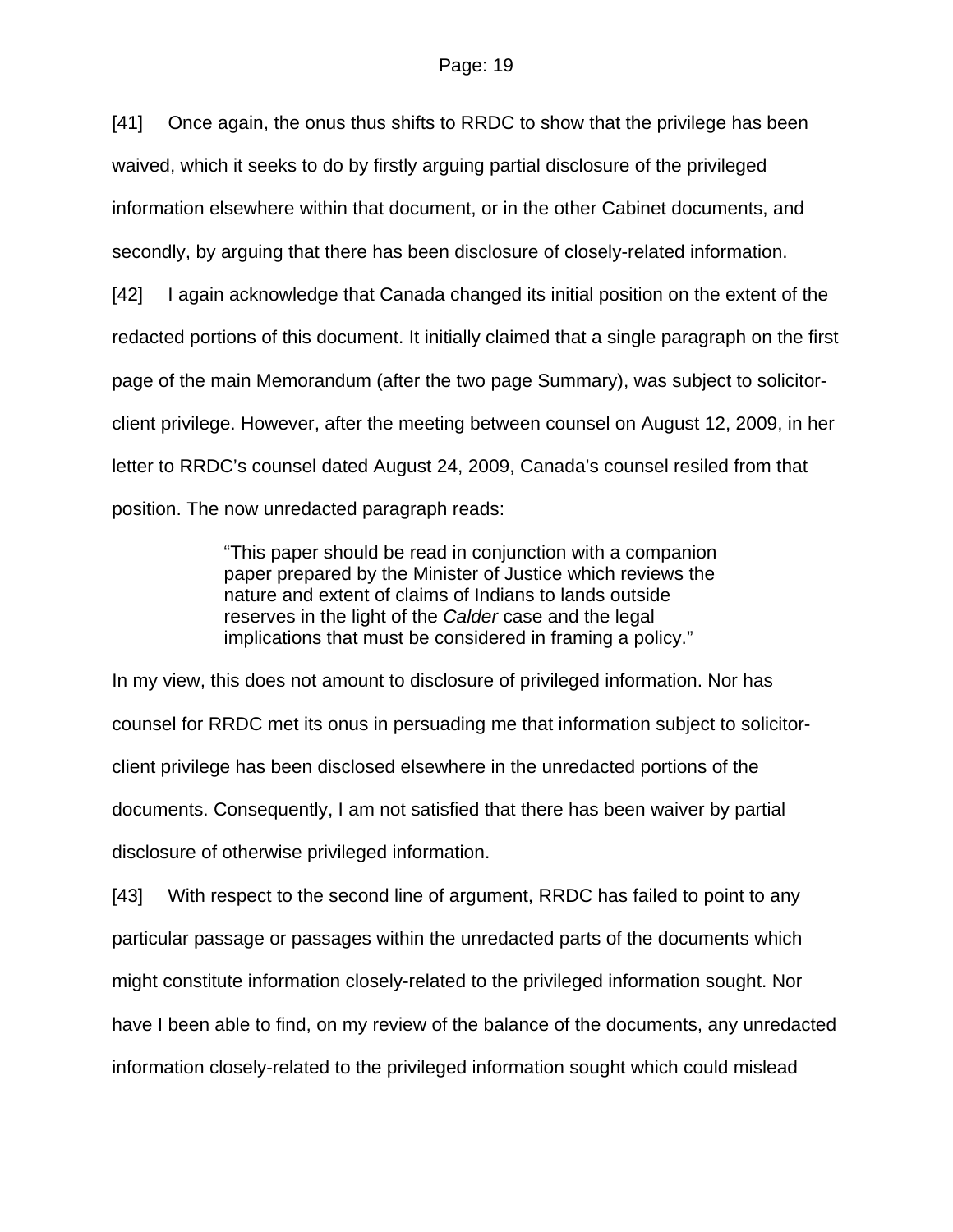RRDC or this Court, such that consistency and fairness would require further disclosure of the redacted privileged information.

[44] The final basis put forward by RRDC to justify disclosure of the privileged information is its argument on the common interest exception to solicitor-client privilege. However, for the reasons I stated in para. 39 above, I am unpersuaded that this particular document was created or obtained by the Crown principally for the purpose of carrying out any fiduciary duty it may have towards the RRDC arising out of the *1870 Order.* Once again, I find that there were likely competing interests at stake at the time the document was created and that RRDC has not discharged its onus in persuading me that its interests outweigh those other interests. Finally, any doubt in such a weighing process is to be resolved in favour of the preservation of solicitor-client privilege.

#### *3. "Memorandum to the Cabinet", dated June 8, 1973, #574-73*

[45] The unredacted copy of this memorandum is 18 pages long in total, including a three page Appendix (there being no assertion of privilege with respect to the latter). The majority of the document has been redacted, beginning with the second full paragraph on paginated page two and continuing to the end of the body of the memorandum.

[46] This is the exceptional document I alluded to in paragraph three of these reasons. RRDC concedes that, subject to its 'common-interest exception' argument, the legal opinion set out by the Minister of Justice in this memorandum would have been subject to solicitor-client privilege. However, RRDC continues to argue that the privilege has been waived by the voluntary disclosure: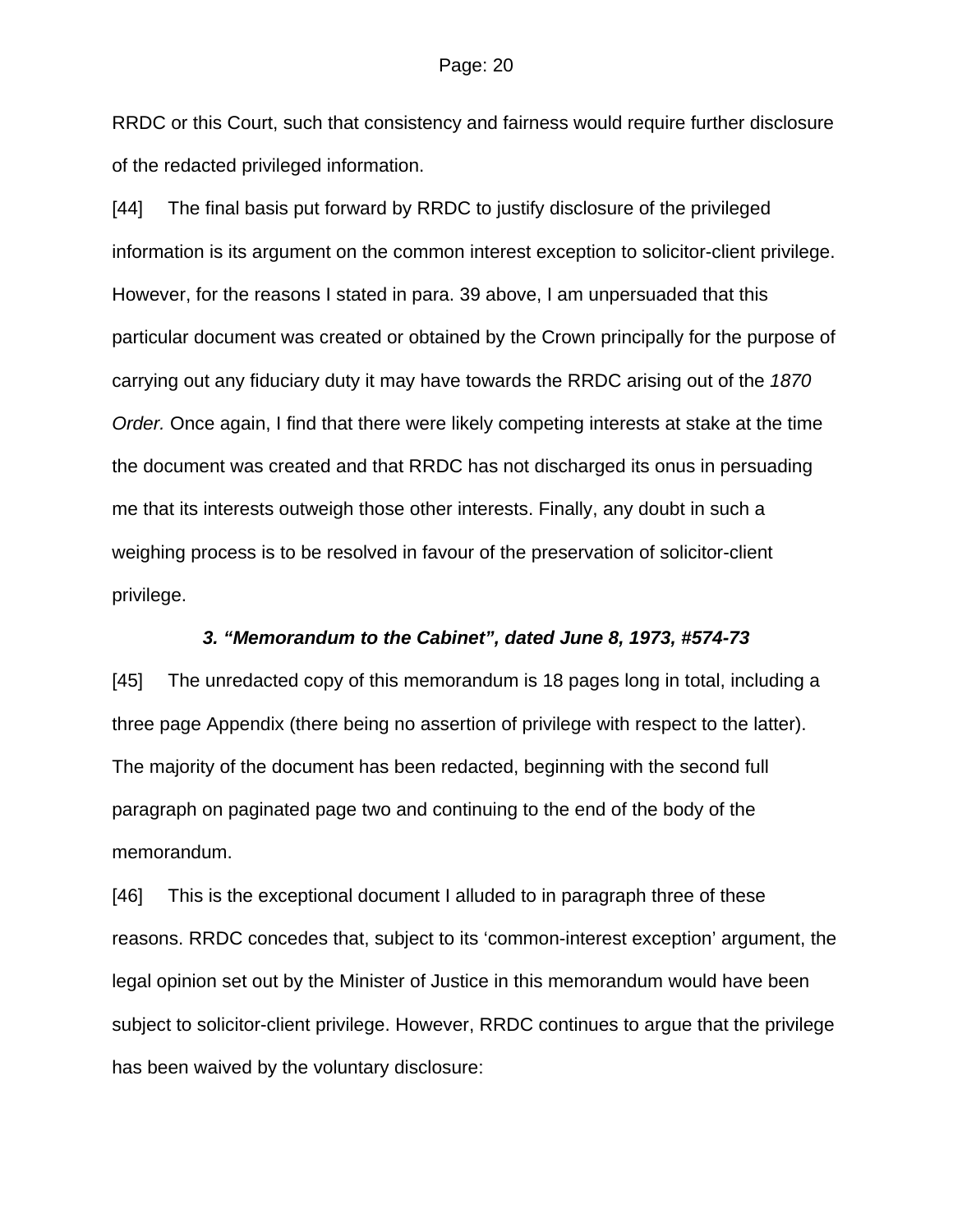- (i) of the unredacted parts of that Memorandum;
- (ii) of parts of the legal opinion set out in that Memorandum elsewhere in the Cabinet documents; and
- (iii) of closely-related information elsewhere in the Cabinet documents.

[47] The portion of this document which has been disclosed is comprised of a total of four paragraphs. RRDC's counsel sought to characterize the content of these paragraphs as an "analysis" by the Minister of Justice of the *Calder* decision. In my view, the disclosed portions do not constitute an analysis at all, but rather a statement of the problem facing the Cabinet as a result of *Calder*, the objectives of Cabinet following *Calder*, and a summary of what the Justices of the Supreme Court of Canada concluded in *Calder*, led principally by Justices Judson and Hall. This summary reads much like a head note in a case report.<sup>[2](#page-20-0)</sup> In short, I am not persuaded that the disclosed text can be said to constitute a portion of a privileged legal opinion. Therefore, RRDC's first waiver argument must fail.

[48] RRDC's second argument on this point is that there has been disclosure of parts of the legal opinion elsewhere in the Cabinet documents. In particular, counsel points to portions of the joint "Memorandum to the Cabinet", dated June 27, 1973, #667-73. Again, I acknowledge that Canada changed its position following the meeting between counsel on August 12, 2009, and subsequently disclosed portions of document #667-73 which it previously claimed were subject to solicitor-client privilege. The material portions of this document read as follows (the bold italicized text was previously, but is no longer, redacted):

<span id="page-20-0"></span> $^2$  The actual text of the disclosed portion of the Memorandum is attached to these reasons as Schedule A, less the Appendix which is not in dispute.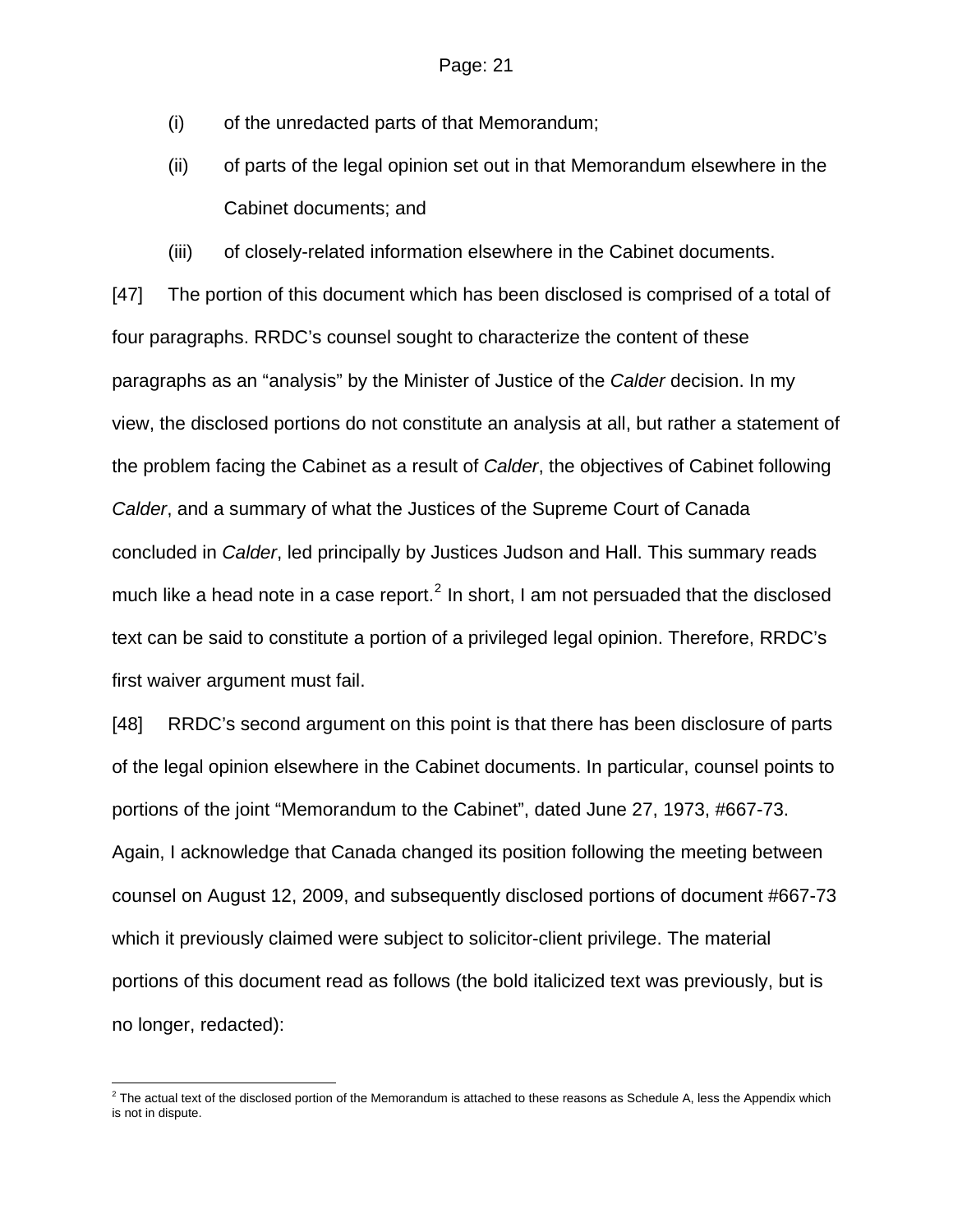(a) On page one, in the second paragraph:

"On June 14, 1973, Cabinet considered two papers, *Cab. Doc. No. 570-73 "Indian and Inuit Claims Policy" presented by the Minister of Indian Affairs and Northern Development, and Cab. Doc. No. 574-73 "Indian Title and Land Claims" presented by the Minister of Justice.* Both papers accepted that the Indian title question is but a portion of the overall problem. The Indian Affairs paper, in particular, pointed out that the settlement of the legal claims affords an opportunity to contribute to a comprehensive settlement of Indian claims, including non-legal problems, and suggested steps that could be taken to deal with the claims on a comprehensive basis. *The Justice paper dealt with the implications flowing from the legal position, and made recommendations regarding the immediate steps that should be taken in relation to claims regarding the "Indian title" to land in the light of the current legal situation.* 

The two papers, therefore, were complimentary, but emphasised different aspects of the problem…"

(b) On page two, in the third and fourth paragraphs:

"This joint paper is, therefore, submitted in compliance with this direction. *On examination of the previous papers,* it was decided that the following matters required further clarification:

…

(a) Immediate Public Posture and Time Sequence: On the basis of conclusions reached in discussions between the two departments, the undersigned are of the opinion that the Government should immediately and publicly declare a policy *of recognizing the Indian title where its surrender by the Indians has not yet taken place* in the Territories, Northern Quebec and British Columbia, and accept the principle of compensating them for loss of traditional use and occupancy, but making clear its view that, while responsibility for compensation regarding lands in the Territories is that of the federal Government, responsibility for compensation regarding lands in a province is primarily that of the province."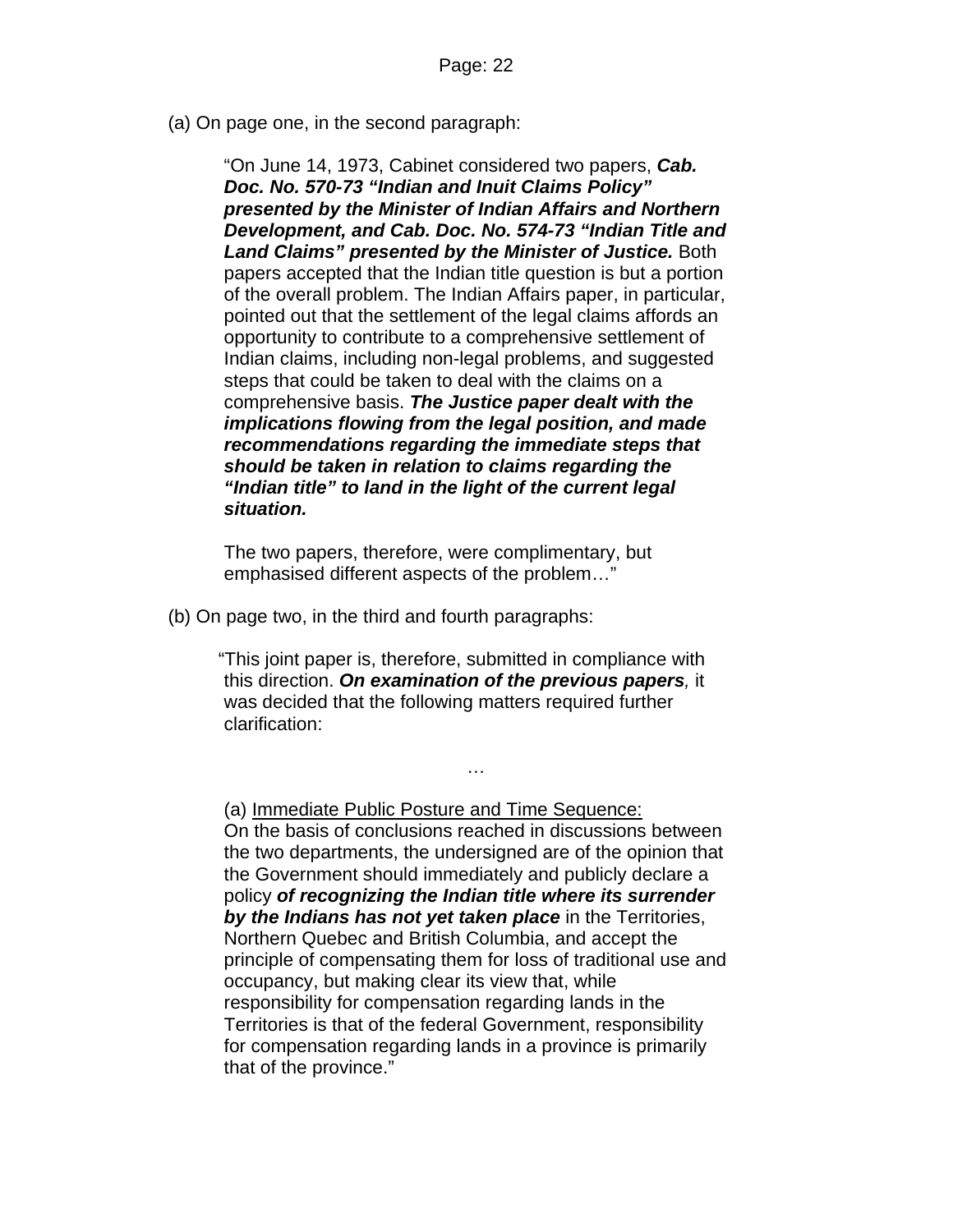(c) On page three, part way through the first paragraph, which begins on the

## previous page:

"Following the announcement of the policy, the federal Government should consult with Quebec and British Columbia with a view to seeking their agreement both to join in the negotiations with the Indians and to join in providing an appropriate share of any compensation that is to be offered to the Indians as a result of the negotiations, warning these provinces that if they do not live up to their proper obligations, the federal Government *will be obliged to assist the Indians formally in establishing their title.* Alternatively, the federal Government might inform Quebec and British Columbia of its intentions before the announcement of the policy, inviting them to participate in the negotiations and warning them that if they do not agree to do so the federal Government will be obliged to enter into negotiations with the Indians directly *and, if necessary, to assist them in the courts in asserting their title.* If the agreement of the provinces to participate is not forthcoming, the Government should proceed with the negotiations with the Indians in those provinces, making it clear that no agreement can be finalized without the participation of the provinces…"

- (d) On pages seven and eight:
	- "3. Joint Recommendations

We, therefore, jointly recommend that:

- (1) the Government should immediately and publicly declare a policy *of recognizing the Indian title where its surrender by the Indians has not yet taken place in* the Territories, northern Quebec and British Columbia, and accept the principle of compensating them for loss of traditional use and occupancy, but making clear its view that, while responsibility for compensation regarding lands in the Territories is that of the federal Government, responsibility for compensation regarding lands in a province, is primarily that of the province.
- (2) Following the announcement of the policy, it should consult with Quebec and British Columbia with a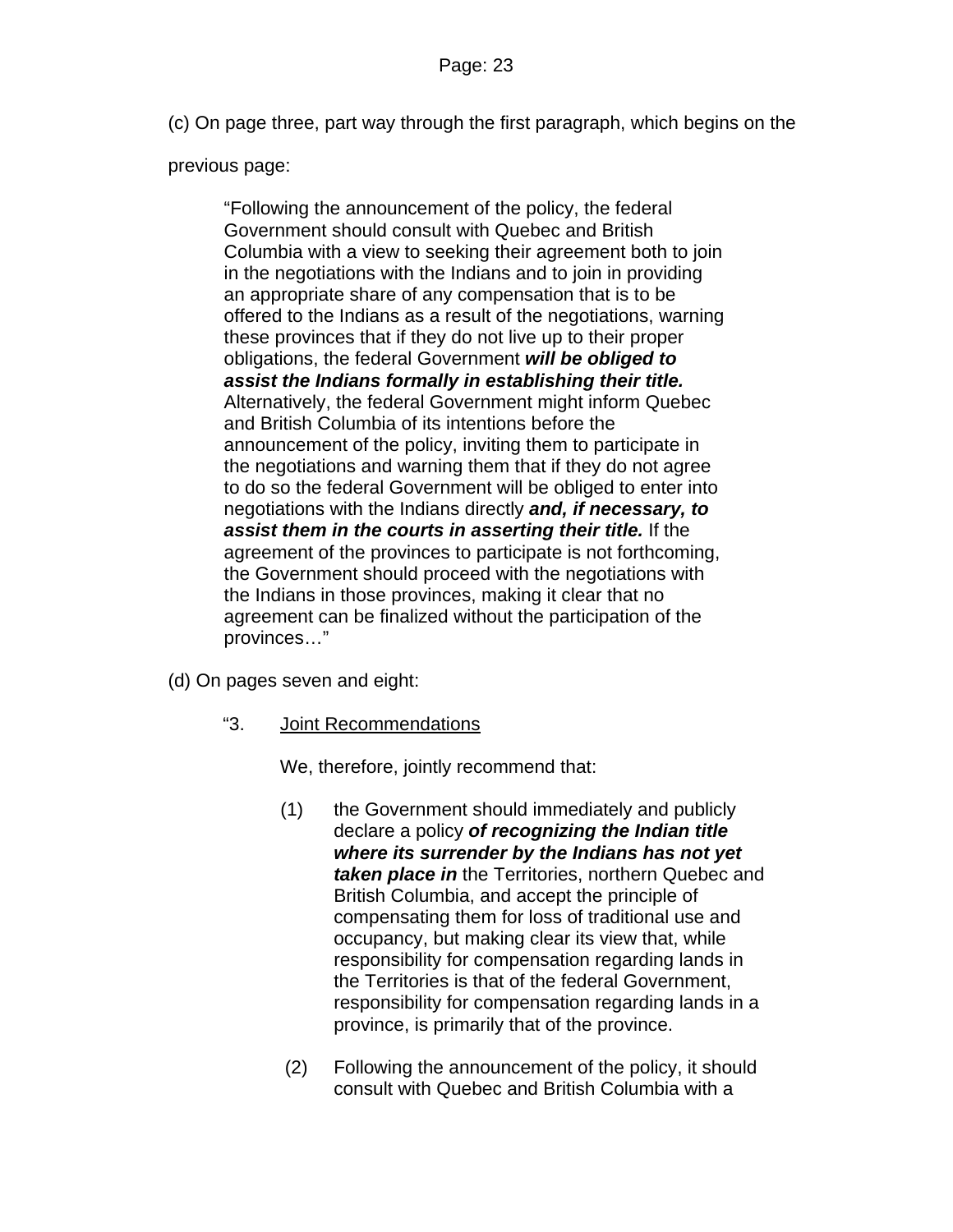view to seeking their agreement both to join in the negotiations with the Indians and to join in providing an appropriate share of any compensation that is to be offered to the Indians as a result of the negotiations, warning these provinces that if they do not live up to their proper obligations, the federal Government *will be obliged to assist the Indians formally in establishing their title***.** Alternatively, the federal Government might inform Quebec and British Columbia of its intentions before the announcement of the policy; inviting them to participate in the negotiations and warning them that if they do not agree to do so the federal Government will be obliged to enter into negotiations with the Indians directly *and, if necessary, to assist them in the courts in asserting their title***.**

…

(8) *The Government should indicate that claims with respect to Indian title in other regions of Canada, such as southern Quebec and the Atlantic Provinces, are of a different character and that the Government will be prepared to deal with these claims as and when they are made on the basis that it is up to the Indians concerned to establish them.*"

[49] Much of what appears above on pages seven and eight of document #667-73, also appears within a list of recommendations on page 15 of the Memorandum to Cabinet #574-73, currently under discussion. Indeed, three of the four recommendations in the list appear to be precursors to recommendations (1), (2) and (8) in document #667-73. In some sentences, the language has been tracked verbatim. Canada's counsel says that *all* of the redacted portion of Memorandum #574-73 is subject to solicitor-client privilege and contains "the legal analysis of the Minister of Justice of the legal implications of the *Calder* decision in aboriginal title across Canada as well as a description and weighing of the legal courses of action available to the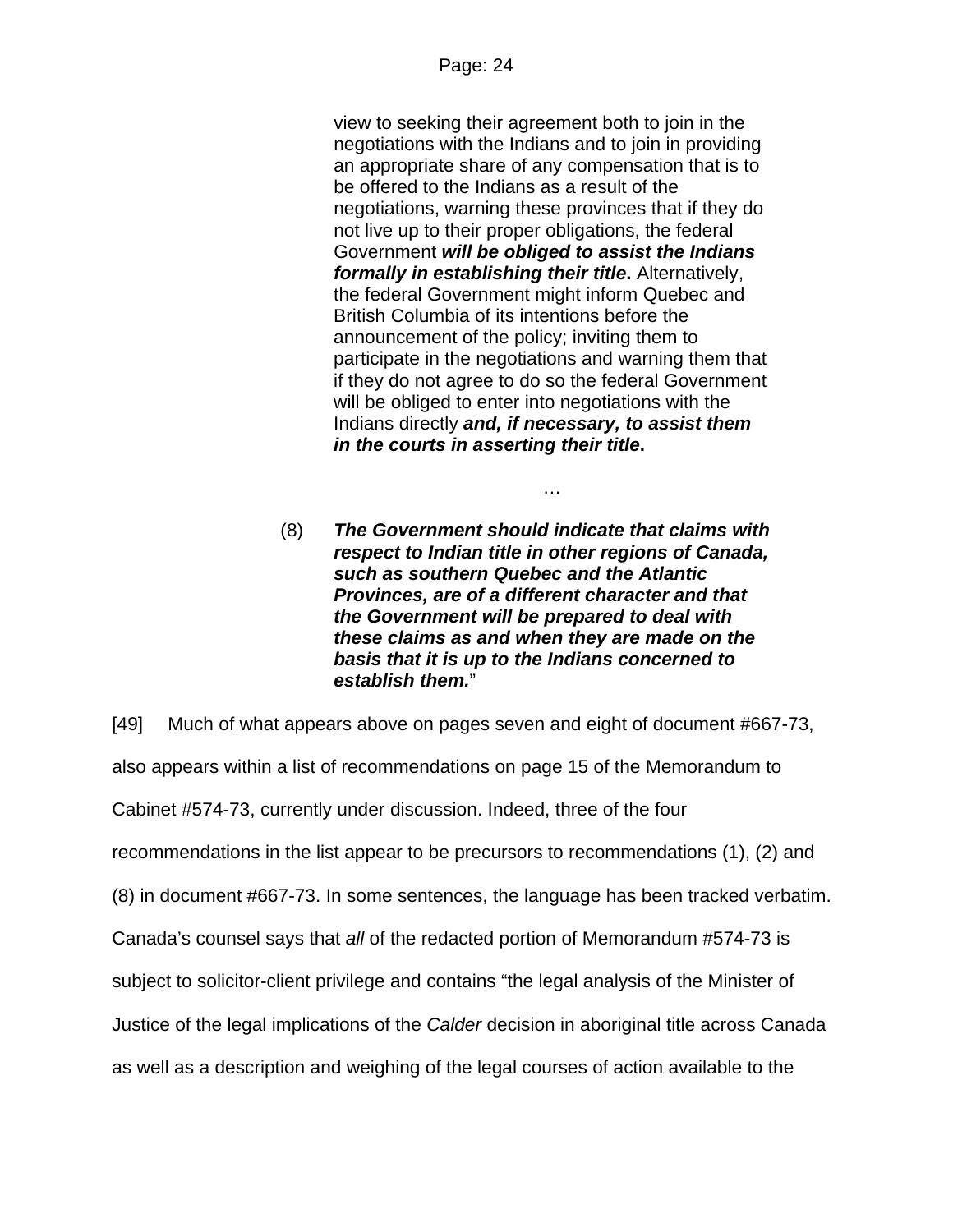Crown."<sup>[3](#page-24-0)</sup> Thus, in the joint Memorandum #667-73, there has been partial disclosure of privileged information in the recommendations on page 15 of the legal analysis.

Furthermore, the balance of the redacted legal analysis in Memorandum #574-73

relates directly to those recommendations and deals with the same subject matter.

[50] RRDC's counsel also pointed to document #671-73 as another instance where

parts of the Minister's legal opinion in Memorandum #574-73 have been disclosed

elsewhere. Document #671-73 is yet a further example of where Canada changed its

position from asserting that portions were subject to solicitor-client privilege, to

withdrawing that assertion and subsequently providing disclosure. Those portions of the

document which are material in this regard are set out as follows (the sentences

previously, but no longer, redacted are in bold italics):

(a) On page one:

# "MEMORANDUM FOR THE CABINET:

 Indian and Inuit Title Claims Titres et Réclamations des Indiens et Inuit

The Special Committee of Ministers on Indian Claims had for consideration three memoranda: the first from *the Minister of Indian Affairs and Northern Development (Cab. Doc. 570/73, dated 5 June 1973); the second from the Minister of Justice (Cab. Doc. 574/73, dated June 8, 1973);* and the third jointly signed by the two above Ministers (Cab. Doc. 667/73, dated 27 June, 1973), requesting Cabinet approval for a policy on Indian and Inuit land claims.

The Committee agreed that:

(1) the Government should immediately and publicly declare a policy *of recognizing the Indian title where its surrender by the Indians has not yet taken place* in the Territories, northern Quebec and British Columbia, and accept the principle of compensating them for loss of traditional use and occupancy, but making clear its view that, while

<span id="page-24-0"></span> $\overline{a}$ <sup>3</sup> Canada's Outline, para. 21.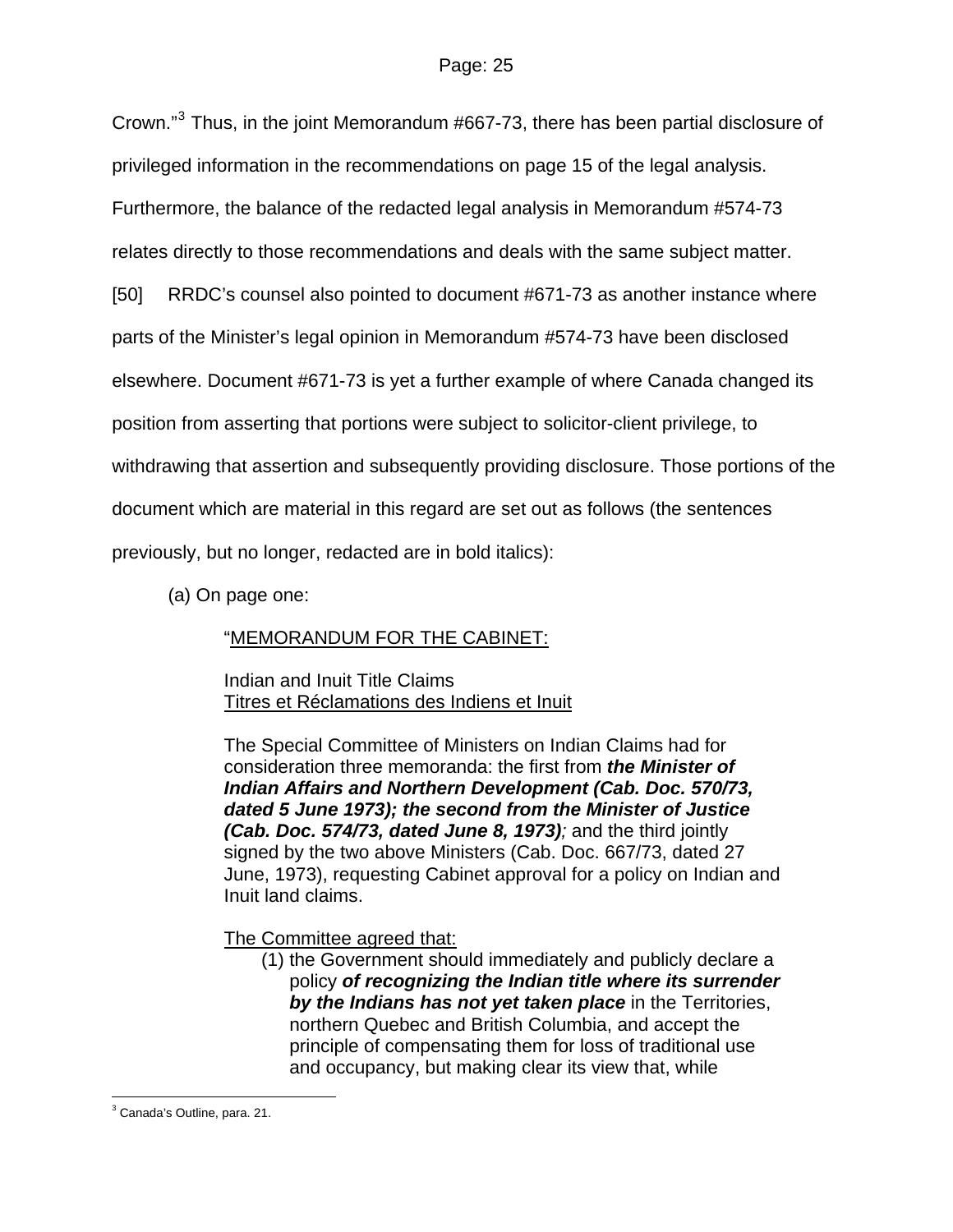responsibility for compensation regarding lands in the Territories is that of the federal Government, responsibility for compensation regarding lands in a province is primarily that of the province;

- (2) the federal Government will inform Quebec and British Columbia of its intentions before the announcement of the policy, inviting them to participate in the negotiations and advising them that if they do not agree to do so the federal Government will be obliged to enter into negotiations with the Indians directly *and, if necessary, to assist them in the courts in asserting their title*;
- (3) if the agreement of Quebec and British Columbia to participate in the negotiations is not forthcoming, the Government should proceed with the negotiations with the Indians in those provinces, making it clear that no agreement can be finalized without the participation of the provinces;
- (4) any public announcement concerning *Indian and Inuit title and claims* in the above-mentioned regions will have to take account of the fact that in Quebec, the matter is presently "sub-judice"; and
- (b) On page three:
	- (10) *the Government should indicate that claims with respect to Indian title in other regions of Canada, such as southern Quebec and the Atlantic Provinces, are of a different character and that the Government will be prepared to deal with these claims as and when they are made on the basis that it is up to the Indians concerning to establish them;…"*

[51] In my view, the above information eventually disclosed by Canada in document

#671-73 does constitute partial disclosure of the Minister's legal opinion in

Memorandum #574-73; specifically, items (1) and (10) above relate directly to

recommendations (1) and (3) on p. 15 of the legal opinion.

[52] The final document which RRDC points to as containing parts of the Minister's

legal opinion in Memorandum #574-73 are the "Cabinet Minutes" dated July 19, 1973,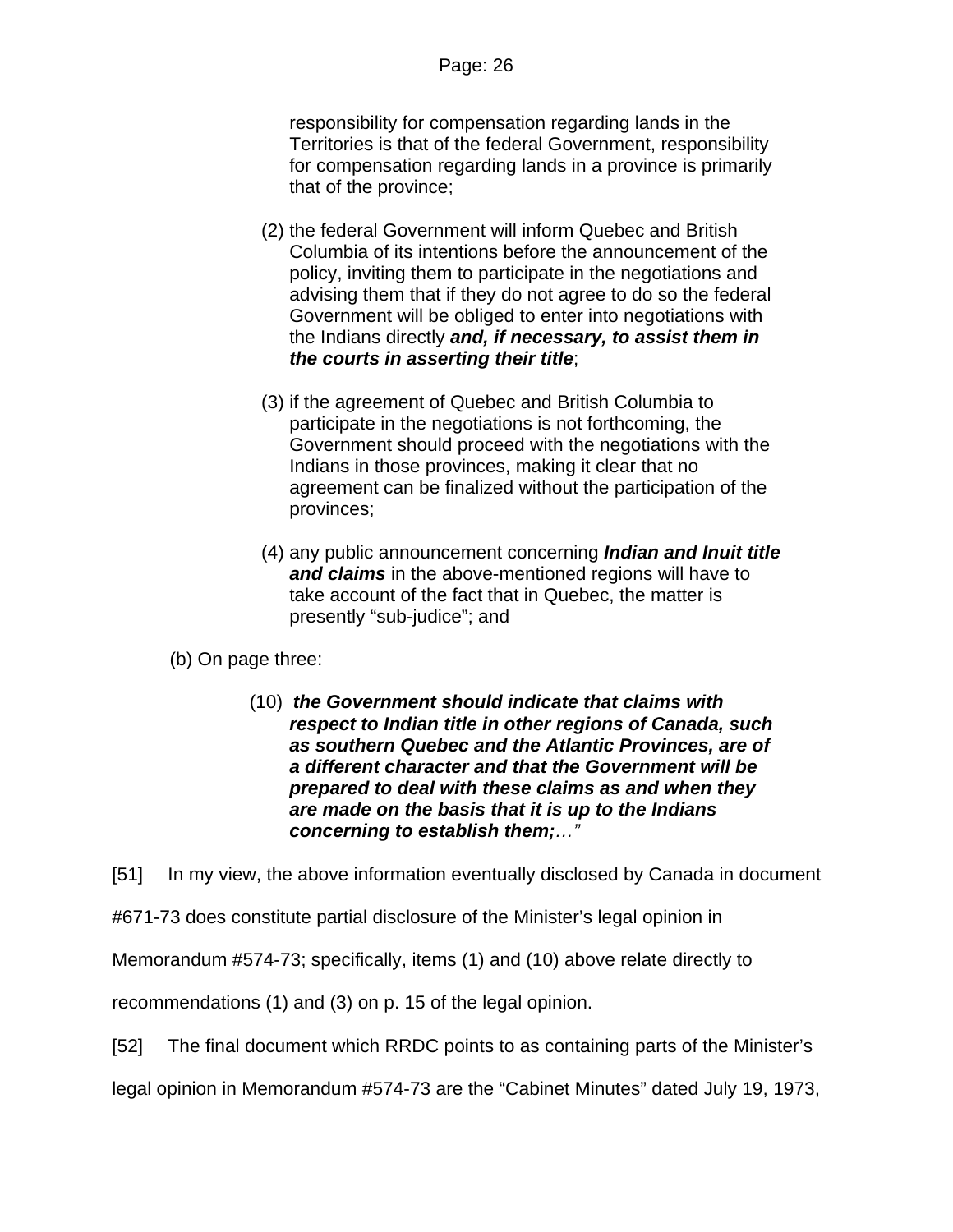#32-73. Once again, I find that there are parts of the Minutes which reflect the Minister's

recommendations on p.15 of his opinion. In particular, I refer to items (1), (2), and(10)

on pp. 7 and 8 of the Minutes, set out below:

- "(1) the government should immediately and publicly declare a policy of recognizing the Indian title where its surrender by the Indians has not yet taken place in the Territories, northern Quebec and British Columbia, and accept the principle of compensating them for loss of traditional use and occupancy, but making clear its view that, while responsibility for compensation regarding lands in the territories is that of the federal government, responsibility for compensating regarding lands in a province is primarily that of the province;
	- (2) the federal government will inform Quebec and British Columbia of its intentions shortly before the announcement of the policy, inviting them to participate in negotiations and advising them that if they do not agree to do so the federal government will be obliged to enter into negotiations with the Indians directly and, if necessary, to assist them in the courts in asserting their title;

…

(10) the government should indicate that claims with respect to Indian title in other regions of Canada, such as southern Quebec and the Atlantic provinces, are of a different character and that the government will be prepared to deal with these claims as and when they are made on the basis that it is up to the Indians concerned to establish them;"

In my view, there is a direct relationship between these items and items (1), (2) and (3)

on p. 15 of the Minister's legal opinion.

[53] It is significant here that RRDC has pled the history and circumstances of the

comprehensive land claims policy announcement by the federal Government on August

8, 1973. It also pleads that the RRDC land claims, and those of the Kaska, were part of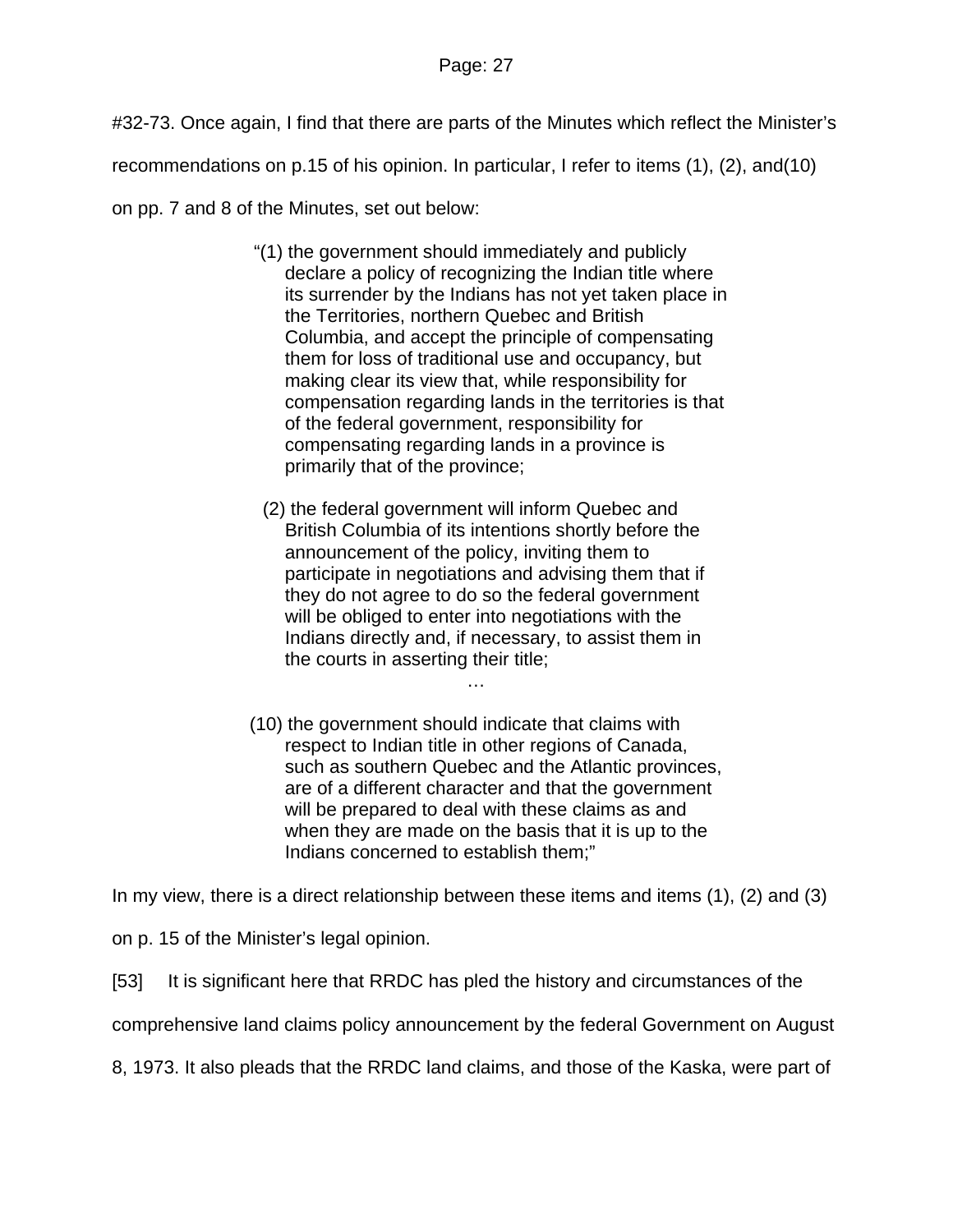the comprehensive land claims of the Yukon Indian people, which were the first claims accepted by Canada under the comprehensive land claims policy in 1973. Canada has generally admitted these factual allegations, but says that the claim of the Yukon Indian people was accepted for the limited purposes of negotiation of a comprehensive land claim agreement and that Canada did not recognize their claim as a claim of aboriginal title. RRDC has also pled that it relied upon the acceptance by Canada of its land claim, and has subsequently organized its legal, economic and social affairs, based upon that acceptance, including having borrowed substantial sums of money from Canada to prepare for, and participate in, the ensuing negotiations. Consequently, it seems that the comprehensive land claims policy may be a material point at the trial of these actions, although to what extent is presently unclear. Thus, the legal opinion which contributed to the formation of the policy could also be relevant, although precisely how RRDC may use it, if at all, is also presently unclear. Nevertheless, the legal advice in Memorandum #574-73 is sufficiently linked with this litigation that, having disclosed the substance of three of the four recommendations flowing from that advice, it would be inconsistent and unfair to RRDC to allow Canada to maintain that the advice itself remains under the cloak of solicitor-client privilege.

[54] In some respects, this case is analogous to *K. F. Evans Ltd.*, cited above, where Rothstein J. said at para. 18:

> "Perhaps in an effort to be cooperative, the respondent disclosed as much of the solicitor-client advice and information that he considered could be disclosed without damage or embarrassment. Be that as it may, inconsistency has resulted."

And earlier, quoting from *Wigmore*, at para. 15: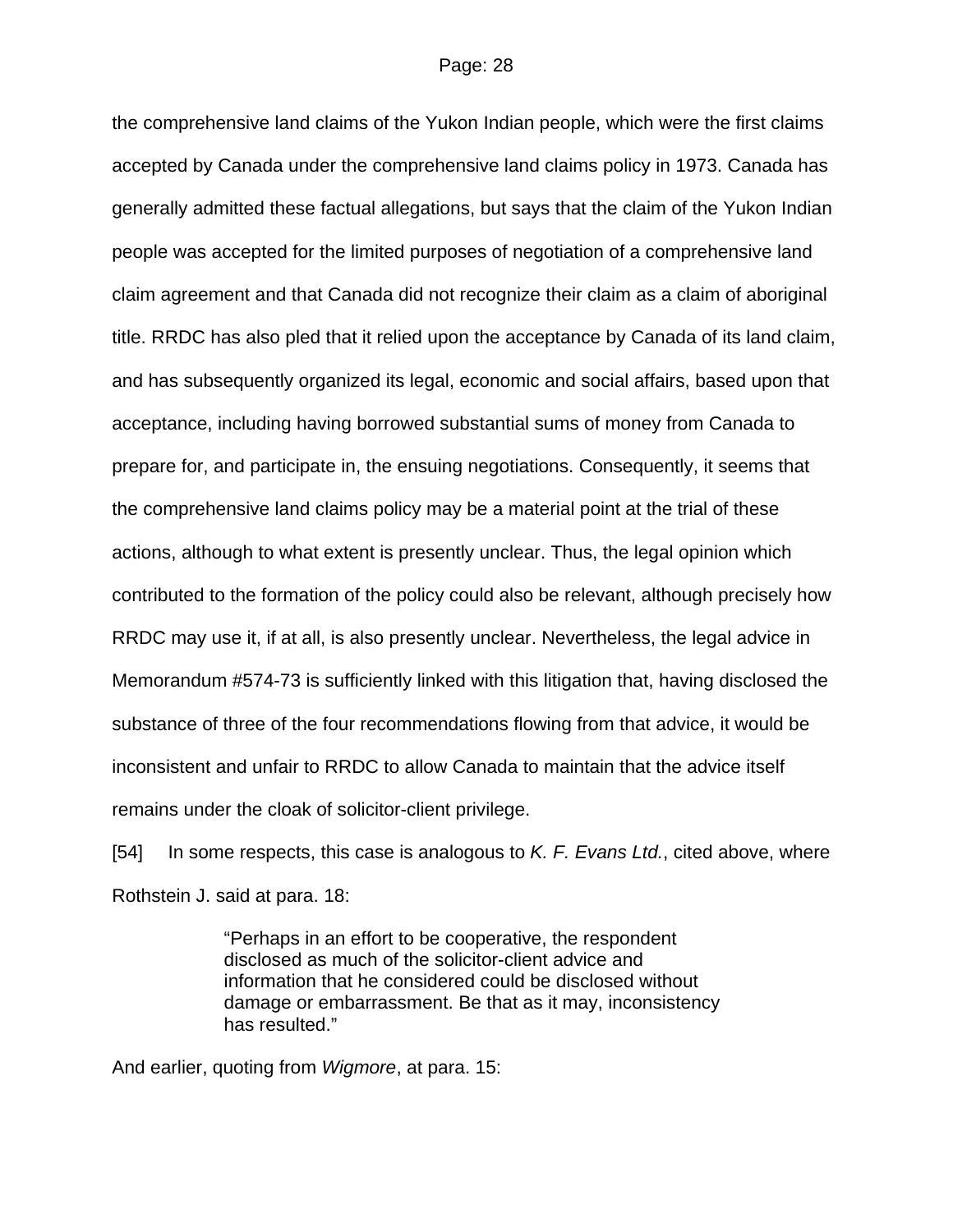"…There is always also the objective consideration that when [a privileged person's] conduct touches a certain point of disclosure, fairness requires that his privilege shall cease whether he intended that result or not. He cannot be allowed, after disclosing as much as he pleases, to withhold the remainder. He may elect to withhold or to disclose, but after a certain point his election must remain final."

Therefore, in the interests of fairness and consistency, the entire redacted part of Memorandum #574-73 should be disclosed to RRDC.

[55] Given my conclusion that there has been waiver by partial disclosure of privileged information, it is unnecessary for me to address RRDC's alternative argument for disclosure, namely that there has been voluntarily disclosure of "closely-related information" elsewhere in the Cabinet documents.

[56] Lastly, while it is also unnecessary for me to deal with RRDC's argument based on the common interest exception to solicitor-client privilege, for the sake of completeness I will touch on it briefly. For the same reasons I gave at para. 39 above, I remain unsatisfied that the Minister's legal opinion was prepared or obtained by the Crown in carrying out any fiduciary duty it may have towards the RRDC arising out of the *1870 Order*. At the very least, I conclude that there were likely competing interests at stake at the time the document was created and that RRDC has not discharged its onus in persuading me that its interests outweigh the other interests to such an extent that no solicitor-client privilege may be claimed. In any event, any doubt in the weighing process is to be resolved in favour of preserving the solicitor-client privilege.

## *4. "Memorandum to the Cabinet", dated June 27, 1973, #667-73*

[57] The unredacted copy of this document is 18 pages in its entirety. However, it is actually comprised of two separate, but virtually identical memoranda, each nine pages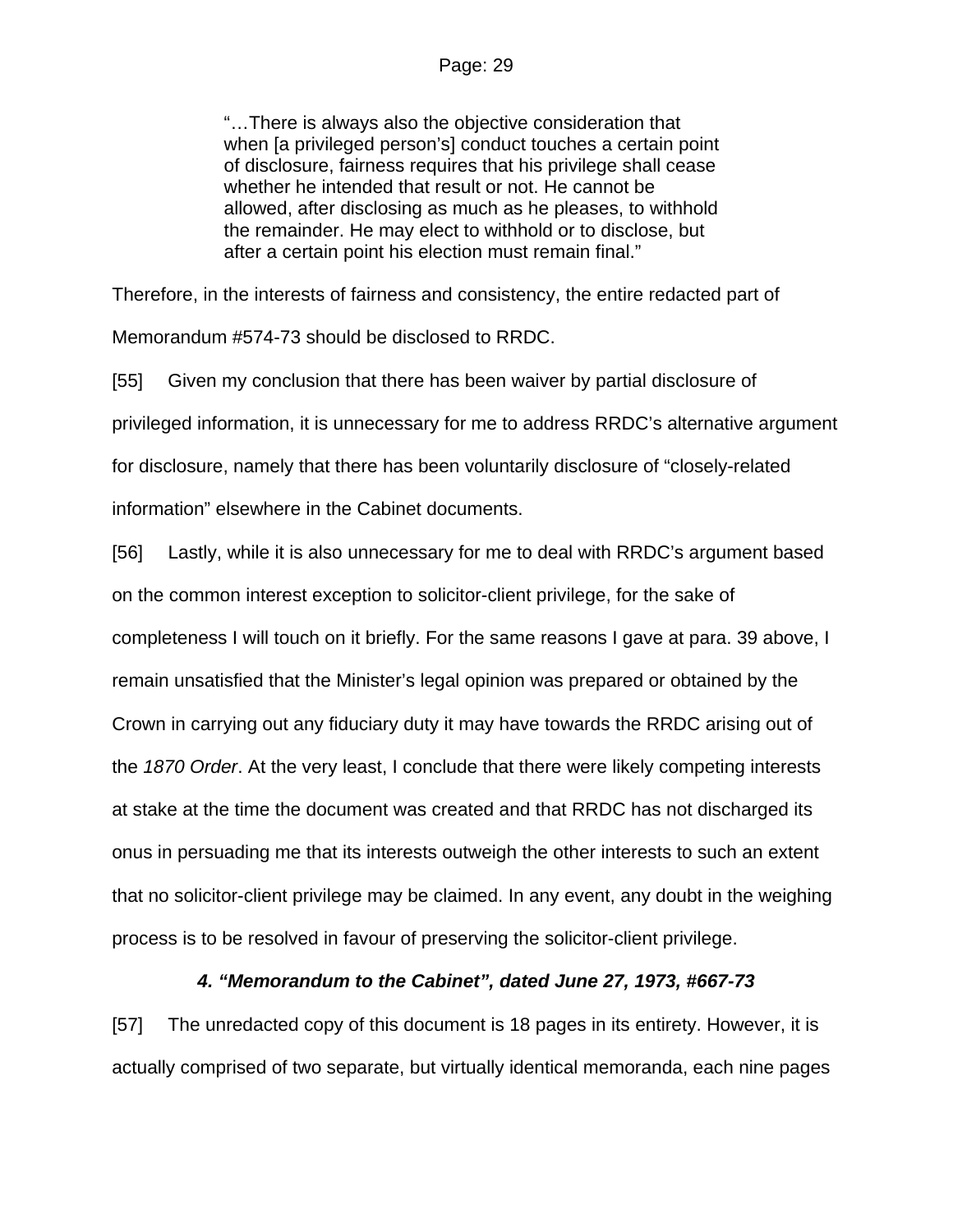in length, from the Ministers of Justice and Indian Affairs and Northern Development, respectively. As I noted above, Canada changed its position and decided to disclose portions of the document which it previously asserted to be subject to solicitor-client privilege. The only remaining portion of this document which is redacted is one four-line sentence at the beginning of the second complete paragraph on paginated page three in each of the separate memoranda. Having reviewed that sentence, which is identical in each memorandum, I am not satisfied that it meets the three criteria for establishing solicitor-client privilege as set out in *Solosky,* cited above.<sup>[4](#page-29-0)</sup> In other words, I conclude that Canada has not met its onus of establishing privilege on the balance of probabilities. In my view, that information, or at least the essence of it, is contained elsewhere within the document and, consequently, I am unable to conclude that it was intended to be confidential as between the Minister of Justice and the Cabinet.<sup>[5](#page-29-1)</sup> Indeed, the sentence begins as follows: "*As mentioned*, both the Indian Affairs and Justice papers recommend …" (my emphasis), indicating that what follows has been discussed earlier in the document.

[58] In the alternative, even if the redacted sentence could be said to contain privileged information, I am satisfied that, because that information has been disclosed elsewhere, the privilege has been waived and the redacted information should also be disclosed.

 $\overline{a}$ 

<span id="page-29-0"></span><sup>&</sup>lt;sup>4</sup> In order to establish solicitor-client privilege, the claimant must satisfy the court that there has been: (i) a communication between a lawyer and a client; (ii) which entails the seeking or giving of legal advice; (iii) which is intended to be confidential as between the lawyer and client.

<span id="page-29-1"></span><sup>&</sup>lt;sup>5</sup> One might reasonably expect that *anything* discussed within Cabinet would be intended to remain confidential. Indeed, it appears Cabinet confidentiality was absolute prior to a Cabinet Directive in 1967 that Cabinet documents were made available in the Public Archives of Canada when they were 30 years old (Norman Marsh, *Public Access to Government-held Information*, Great Britain: Steven & Sons, 1987, at 131). This administrative process became a statutory one with the enactment of the *Access to Information Act* in 1980. Thus, in 1973, the members of Cabinet would have known that the content of their discussions would become public in 30 years time, subject to any assertions of solicitor-client privilege.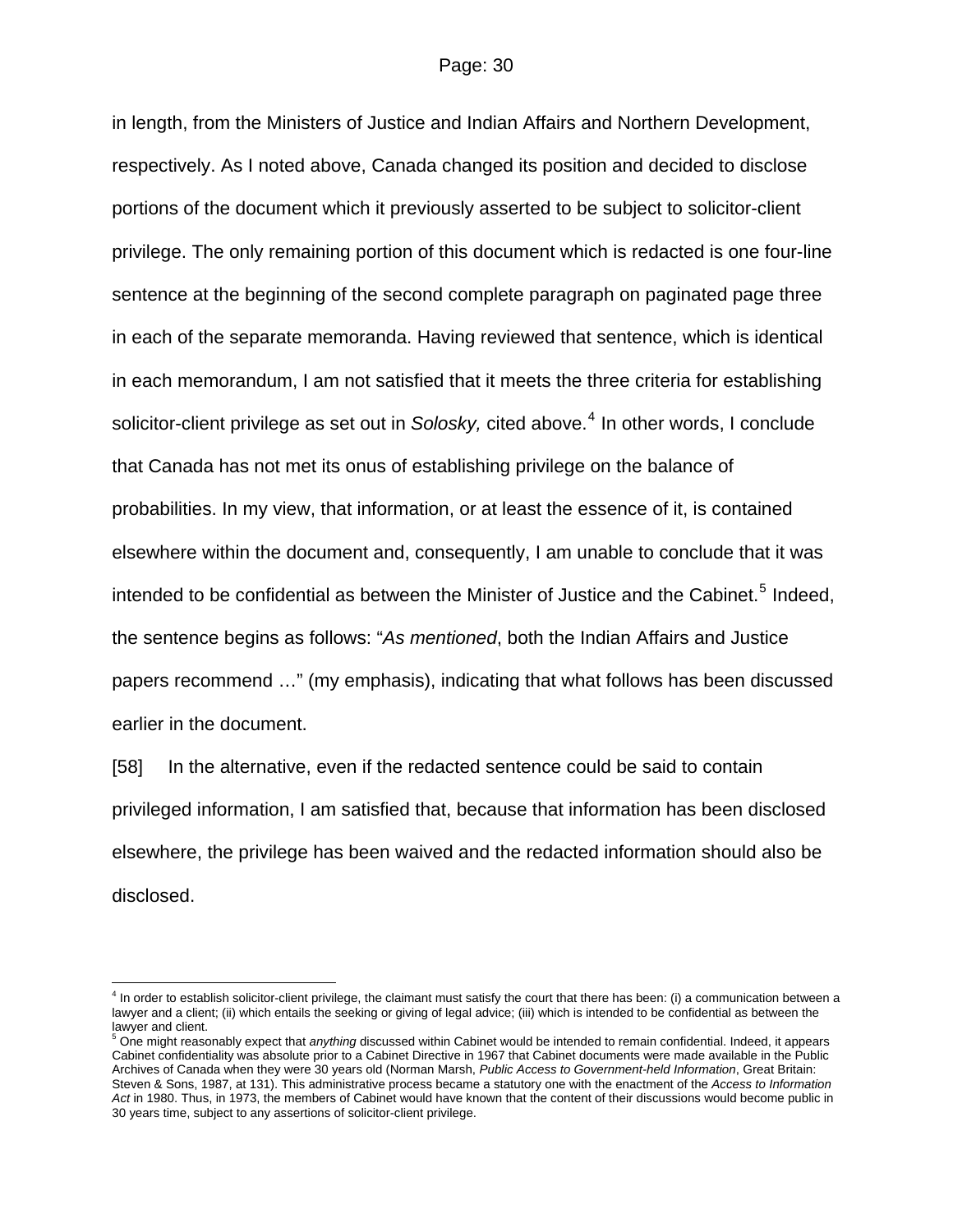[59] In the further alternative, even if it could not be said that there has been disclosure of privileged information relating to the redacted sentence, this appears to be one of those rare situations where there has been sufficient disclosure of other closelyrelated information, or other information intricately connected with that contained within the redacted sentence, that the interests of consistency and fairness dictate that the redacted sentence should also be disclosed.

[60] Having said all that, it is probably unnecessary for me to decide on the disclosure of the redacted sentence on the basis of the common interest exception to solicitorclient privilege. However, had I been required to do so, I would have ruled that the exception does not apply in these circumstances either, for the same reasons I gave at para. 39, above.

#### *5. "Cabinet Minutes", dated July 19, 1973, #32-73*

[61] The unredacted copy of these Minutes, as provided to me by Canada, total seven pages in length. The redacted portion is a seven-line, one sentence paragraph, listed as item (2) at the top of page six of the paginated pages.<sup>[6](#page-30-0)</sup> Having reviewed the context of the redacted paragraph, I am satisfied that Canada has met its onus of establishing that the communication is subject to solicitor-client privilege. It is obviously a communication between the Minister of Justice and his client, the Cabinet, which entailed the giving of legal advice intended to be confidential.

[62] Thus, the onus shifts to RRDC to show that the privilege has been waived. Here, it strikes me that portions of the unredacted Minutes, particularly those at the bottom of

 $\overline{a}$ 

<span id="page-30-0"></span> $^6$  As with the Cabinet Minutes dated February 8, 1973, I note that, after the first two cover pages, the next previously paginated page is "5" and the last paginated page is "9". The last topic in the Minutes is entitled "Two Price Wheat", and it is apparent that the text continues on a following page or pages, which have not been provided. Nevertheless, I have assumed here, as above, that Canada's counsel has provided me with a copy of these Minutes in exactly the same state as they were provided to Canada by the federal archivist at Library and Archives Canada.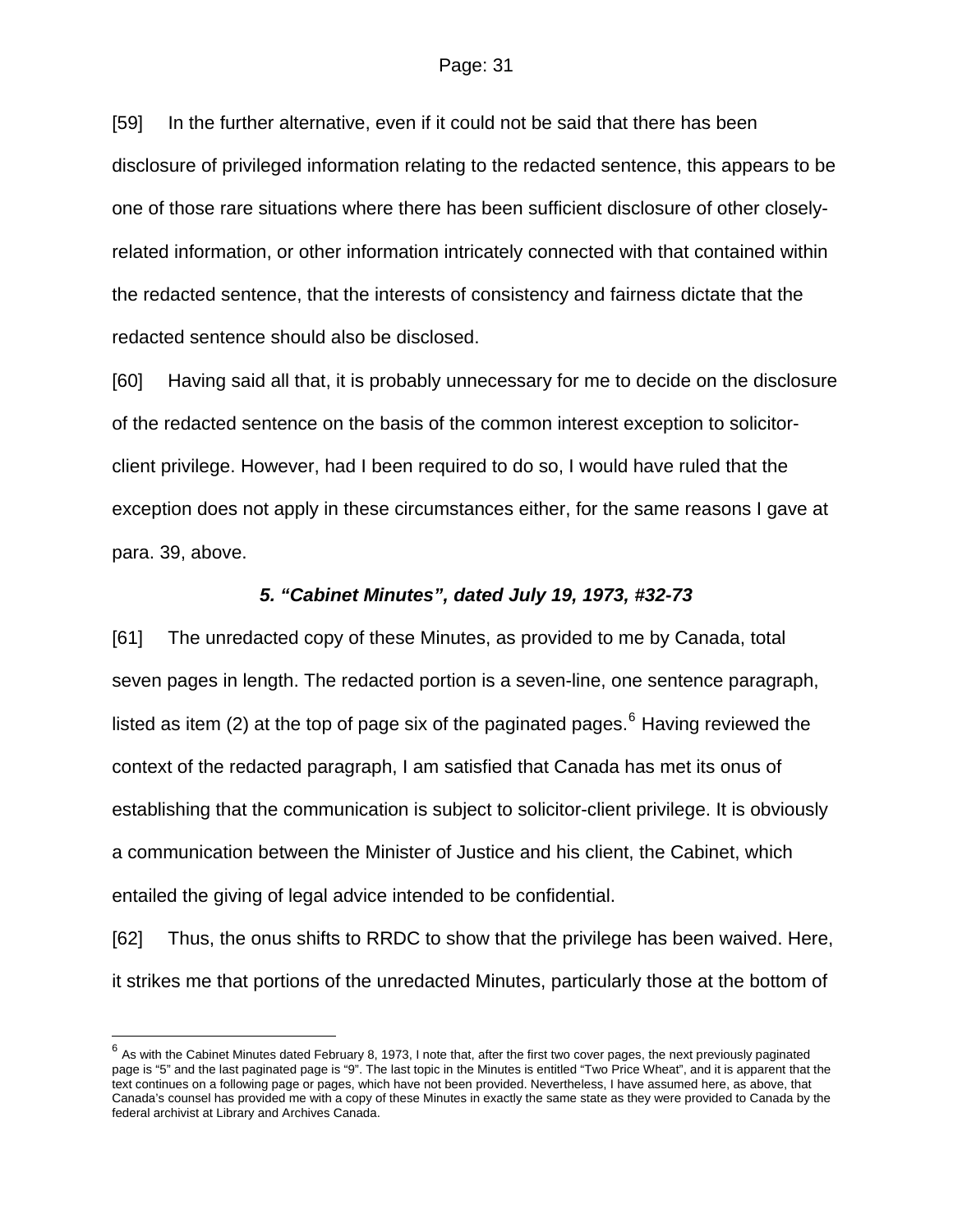paginated page seven and the top of paginated page eight, specifically items (6) and

(7), read together, can be said to relate very closely to the Minister's redacted legal

advice. Those items read as follows:

"(6) the following persons should provisionally be considered as eligible for benefits under a settlement:

(a) all persons recognized as being Indians in the communities in which they live or have lived, so long as it can be established that they have Indian blood and so long as they live in the broad area under negotiations;

(b) all persons coming within the definition "Indian" in the Indian Act, whether or not they are persons described in (a) above, so long as they live or have lived in the area under negotiation; and

(c) all persons, whether or not they come under (a) or (b) above, so long as it can be established that they fall within a formula such as the quarter-blood basis and so long as they live in the broad area under negotiation;

(7) these criteria of eligibility, although not strict at the present time, should be capable of adjustment in the early stages of each negotiation, and the Indians conducting the negotiations might be permitted to share the benefits with persons not represented so long as this did not increase the size of the settlement."

[63] Similarly, in joint Memorandum #667-73, item (5) on paginated page seven, set

out below, contains language almost identical to that in items (6) and (7) of the subject

Minutes:

"(5) The following persons should provisionally be considered as eligible for benefits under a settlement:

(a) all persons recognized as being Indians in the communities in which they live, so long as it can be established that they have Indian blood and so long as they live in the broad area under negotiation e.g., the Yukon;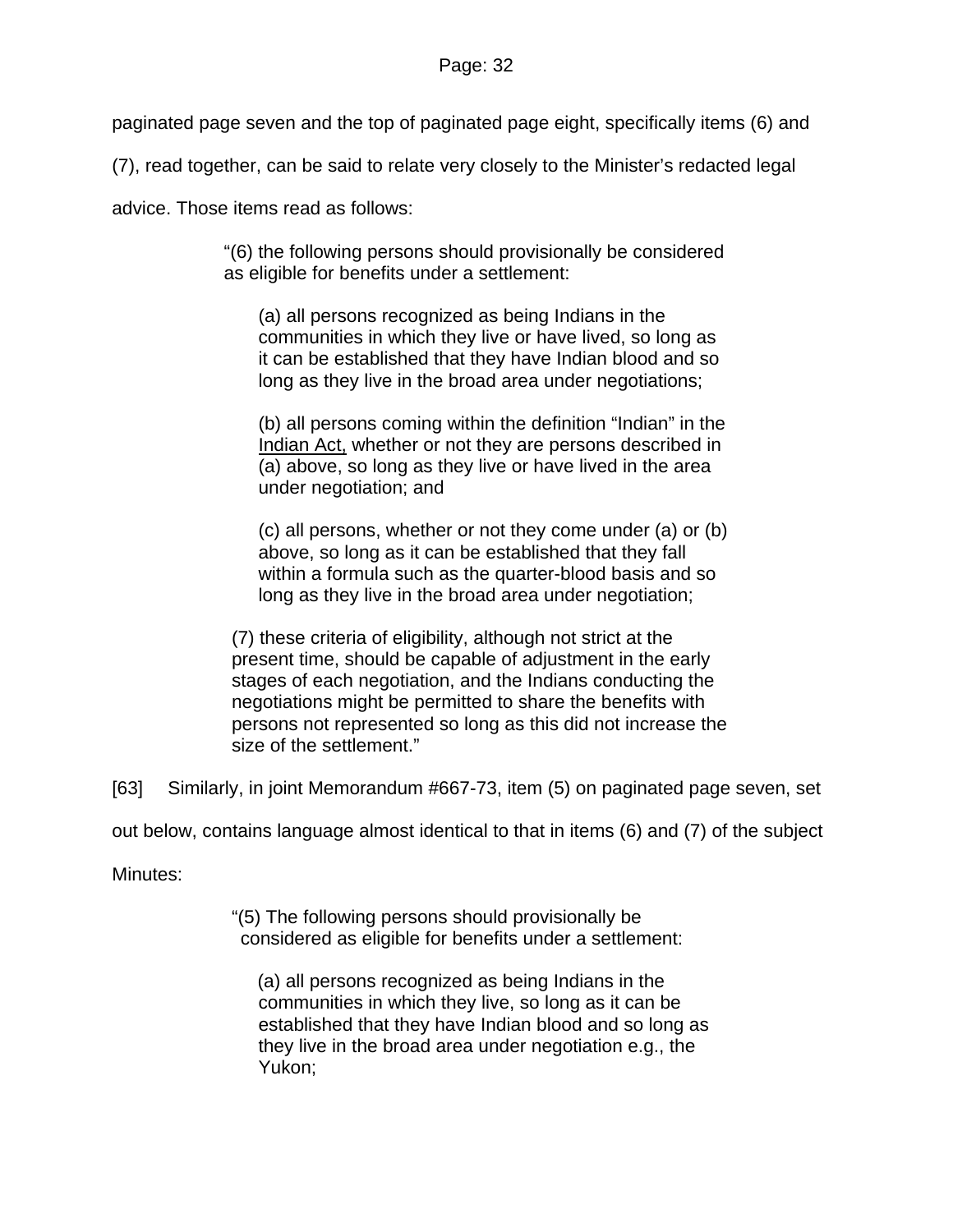(b) all persons coming within the definition "Indian" in the Indian Act, whether or not they are persons described in (a) above, so long as they live in the area under negotiation; and

(c) all persons, whether or not they come under (a) or (b) above, so long as it can be established that they fall within a formula such as the quarter-blood basis and so long as they live in the broad area under negotiation.

However, some latitude should be given the Special Committee of Ministers on Indian claims to adjust these criteria in the early stages of negotiation, and the Indians conducting the negotiations might be permitted to share the benefits with persons not represented so long as this did not increase the size of the settlement."

[64] In my view, the above items quoted amount to effective disclosure of much of the substance of the Minister's legal advice in item (2) of the Cabinet Minutes. Even in the absence of an intention to waive privilege, this partial disclosure would, in the interests of fairness and consistency, dictate full disclosure, so as to ensure that the court and the applicant are not misled. As Rothstein J. said in *K.F. Evans Ltd*., cited above, at para. 24:

> "This is a case in which, as *Wigmore* says, the conduct of the respondent touches a certain point of disclosure at which fairness requires that privilege shall cease whether that is the intended result or not. "

[65] In the further alternative, even if the disclosed items I have identified above, do not constitute privileged information, I would be prepared to find that they are so closely related to, or intricately connected with, the Minister's redacted opinion in item (2), that this is one of those rare instances where consistency and fairness dictate that the opinion should also be disclosed.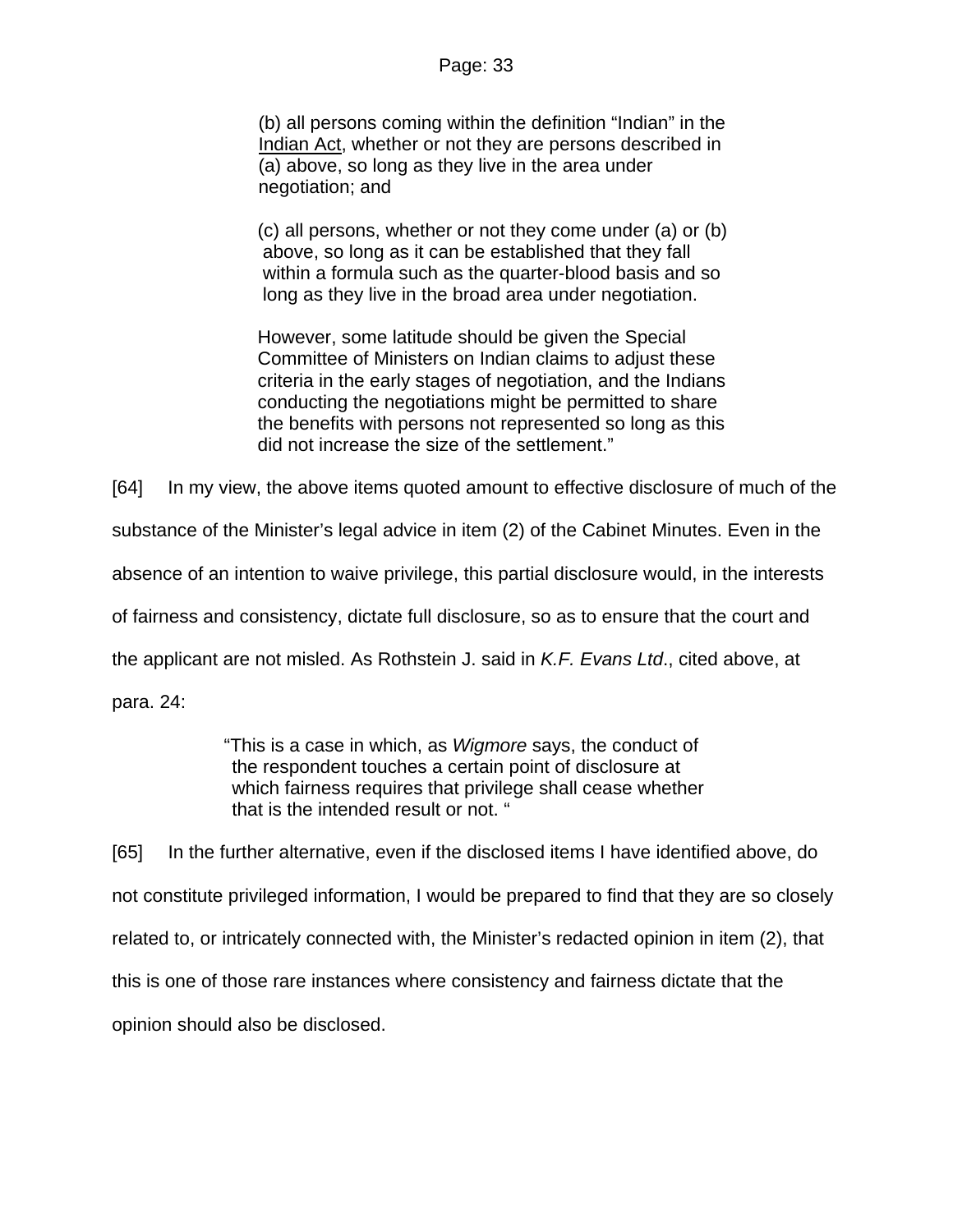[66] Although it may be unnecessary to address the final argument advanced by RRDC, I would continue to decline to apply the common interest exception to solicitorclient privilege with respect to the redacted portion of this particular document, for the same reasons advanced above at para. 39.

## **CONCLUSION**

[67] In summary, my conclusions are as follows with respect to each of the subject Cabinet documents:

# *1. "Cabinet Minutes", dated February 8, 1973, #C7-73*

The redacted portion is subject to solicitor-client privilege and RRDC has failed to show that the privilege has been waived. The common interest exception to solicitor-client privilege does not apply to this document.

# *2. "Indian and Inuit Claims Policy", dated June 5, 1973, #570-73*

The redacted paragraphs are subject to solicitor-client privilege and RRDC has failed to show that the privilege has been waived. The common interest exception to solicitor-client privilege does not apply to this document.

# *3. "Memorandum to the Cabinet", dated June 8, 1973, #574-73*

The parties agree that the redacted portion of this document is subject to solicitor-client privilege. Three of the four recommendations by the Minister of Justice on page 15 of the document have been partially disclosed elsewhere in the other Cabinet documents, particularly those numbered 667-73, 671-73, and 574-73. Further, the redacted recommendations arise directly from the preceding legal analysis and the entire document is focussed on the same subject matter, namely the Government's response to the *Calder* decision. Thus, that partial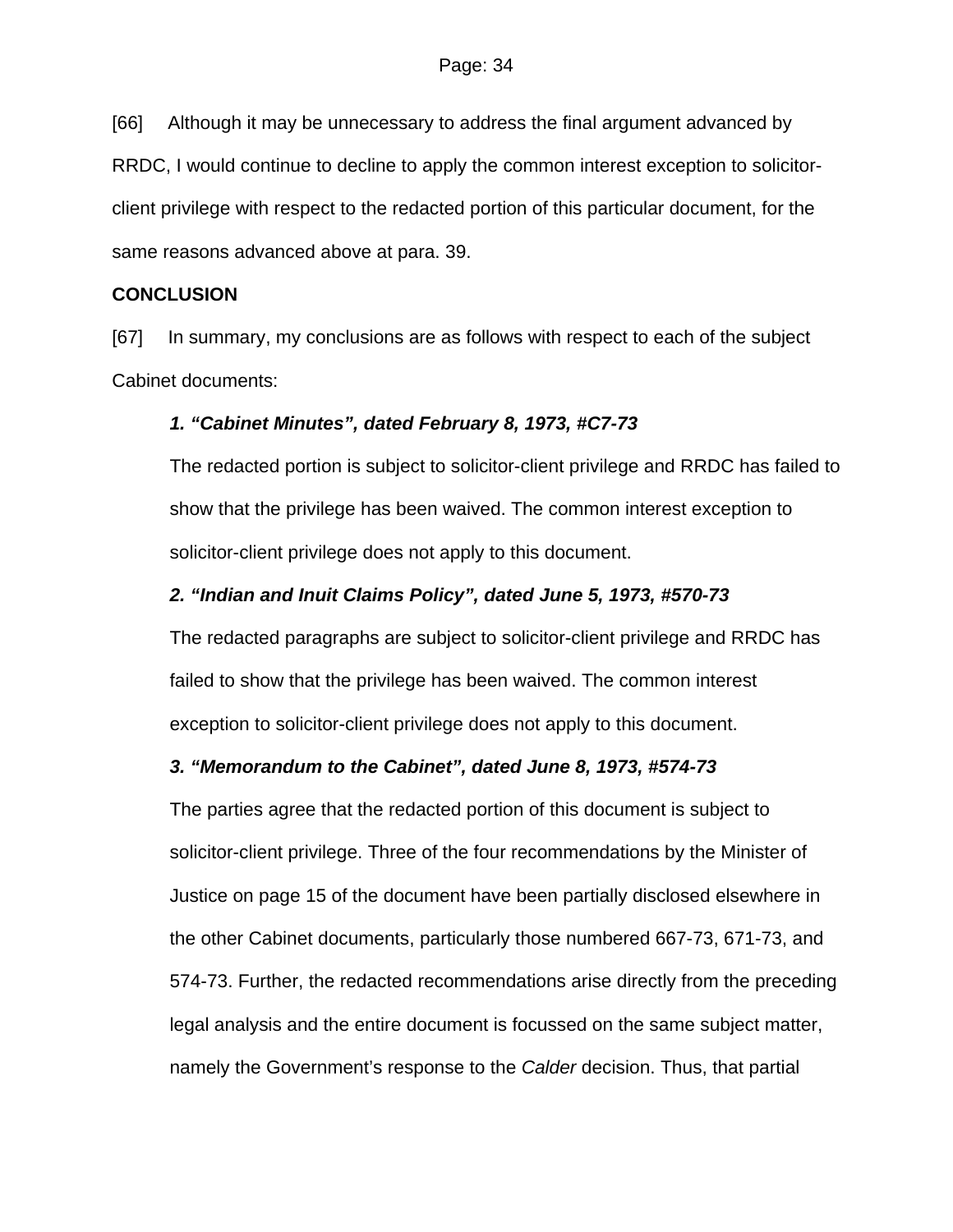disclosure justifies an order that the entirety of the Minister's Memorandum #574- 73 should also be disclosed. Although it may be unnecessary to decide the point, the common interest exception to solicitor-client privilege does not apply to this document.

## *4. "Memorandum to the Cabinet", dated June 27, 1973, #667-73*

Canada has not met its onus in establishing that the redacted four line sentence is subject to solicitor-client privilege. Therefore, it ought to be disclosed. In the alternative, even if the sentence could be said to contain privileged information, because that information has been disclosed elsewhere, the privilege has been waived and the redacted information should also be disclosed. In the further alternative, even if it could not be said that there has been disclosure of privileged information relating to the redacted sentence, this is one of those rare instances where there has been sufficient disclosure of other information closelyrelated or intricately connected with that contained within the redacted sentence, that consistency and fairness dictate that the redacted sentence should also be disclosed. Having said that, the common interest exception to solicitor-client privilege would not apply to this document.

#### *5. "Cabinet Minutes", dated July 19, 1973, #32-73*

Canada has satisfied me that the redacted portion of this document is subject to solicitor-client privilege. However, RRDC has similarly met its onus in showing that the privilege has been waived. The substance of the Minister's legal advice has been disclosed elsewhere within the document, and also in document #667- 73. Even in the absence of an intention to waive, a sufficient amount of the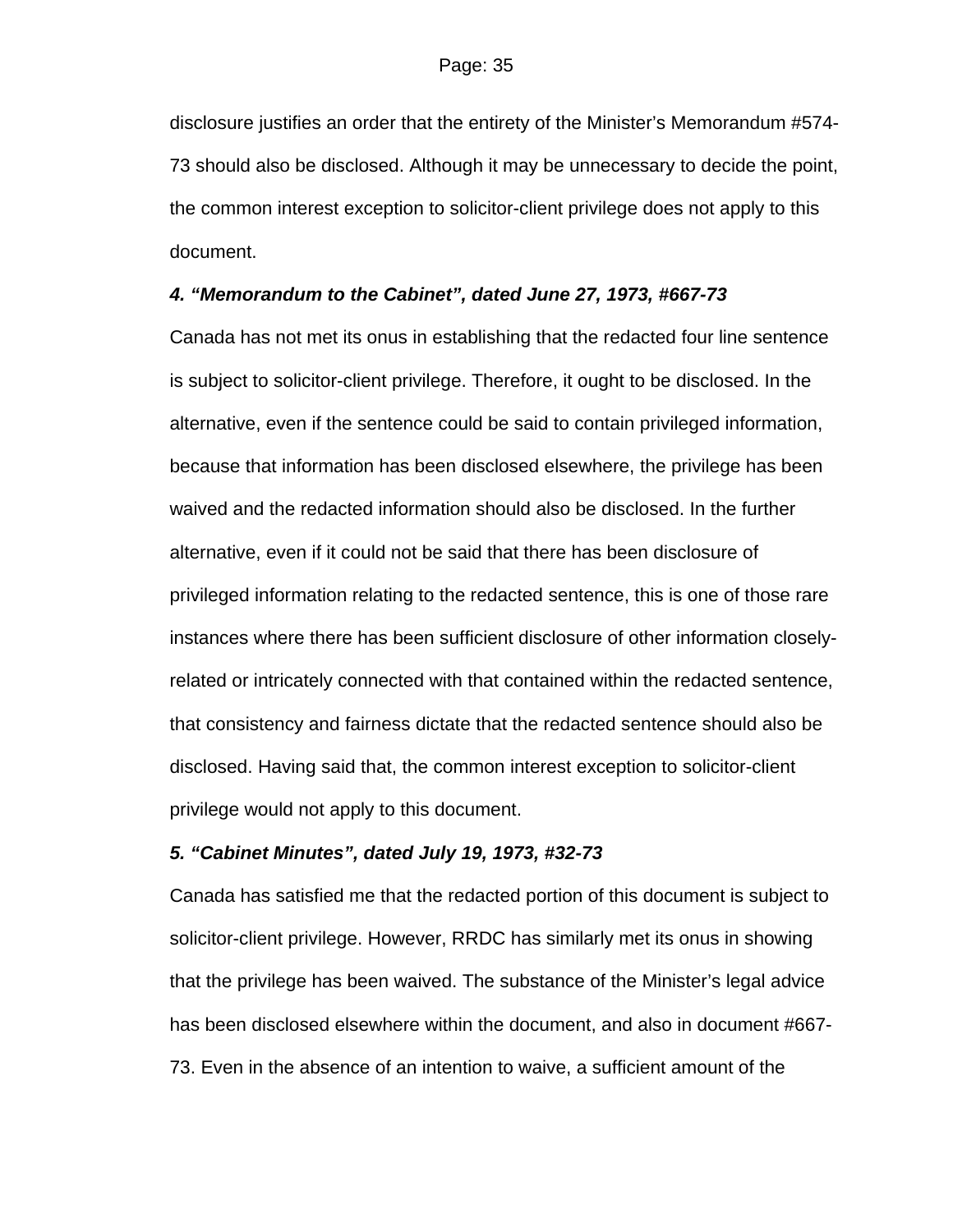content of the privileged information has been disclosed elsewhere to warrant full disclosure of the redacted information. In the further alternative, even if the identified disclosed information is not privileged, it is so closely related to the substance of the Minister's opinion that consistency and fairness dictate the latter should also be disclosed. Finally, although I do not have to decide the question, I would nevertheless decline to apply the common interest exception to solicitorclient privilege with respect to this document.

[68] As RRDC has been substantially successful on this application, I conclude that it should be awarded costs, but those costs will be in the cause.

[69] To avoid any uncertainty arising from this judgment, I direct that the disclosure I have ordered shall be made within 30 days from the date this judgment is filed, subject to an appeal, or an application for directions, by either party within that time.

Gower J.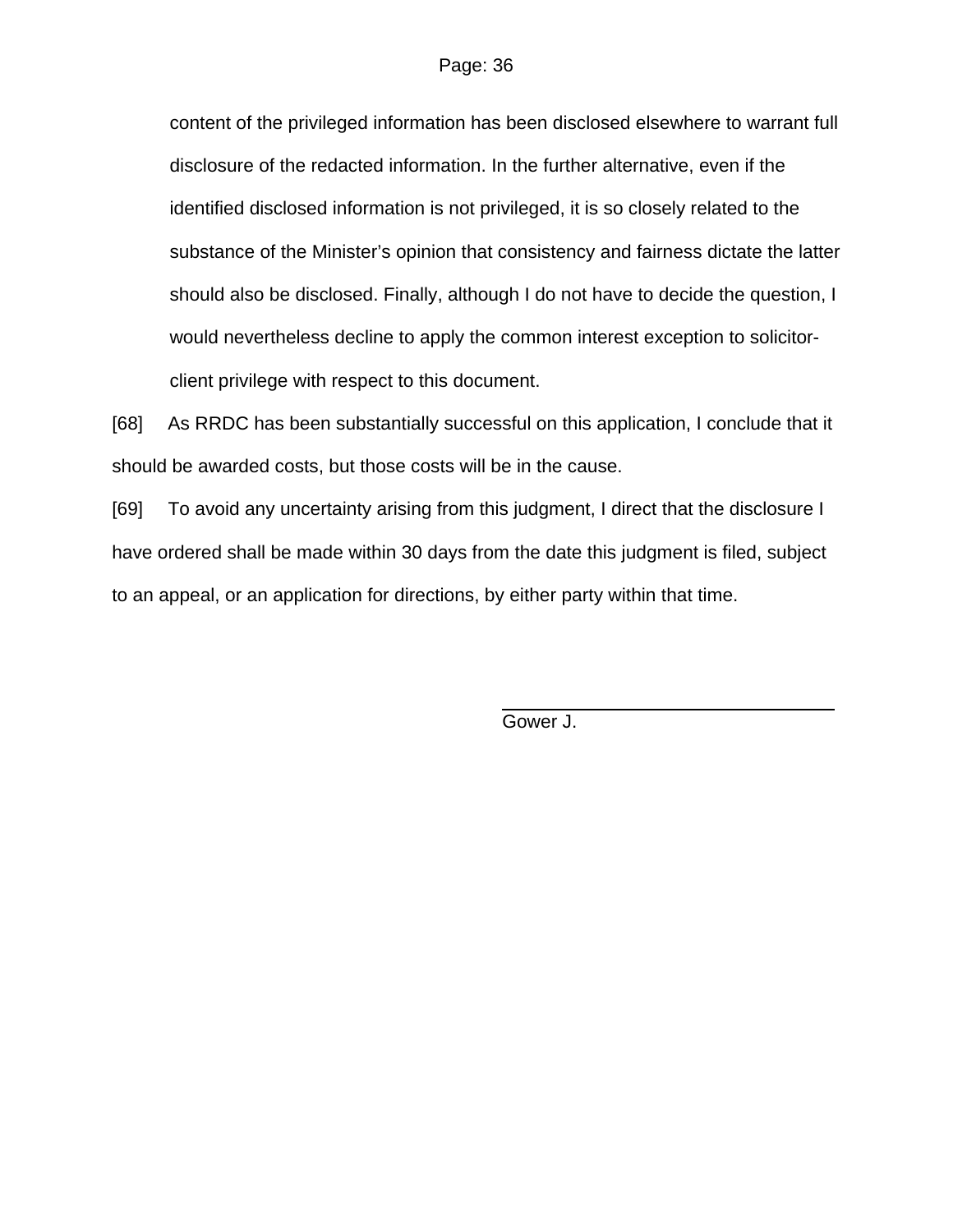লা : খেলা Schedule A **CABINET** No.  $574 - 73$ 

 $0.37$ 

 $1.1.7$ 73 THIS DOCUMENT IS THE PROPERTY OF THE GOVERNMENT OF CANADA n  $\cdots$ 

#### FOR MINISTERS' EYES ONLY

June 8, 1973.

MEMORANDUM TO THE CABINET:

ುರ್ಯ

COPY NO. NO. D'EXEMPLAIRE

Re: Indian Title and Land Claims<br>Reclassions des Indiens aux titres de propriété

#### 1. Problem

il.<br>Album

÷

The recent case of Calder v. Attorney General has reised serious questions regarding the nature and extent<br>of Indian claims to lands outside reservations.  $\ddot{\phantom{a}}$  .

2. Objectives

To consider the nature and extent of the<br>claims of Indians to lands outside reserves in the light<br>of the *Calder* case, and the legal implications that must<br>be considered in framing a policy for dealing with these<br>claims. claims.

3. Factors

Factors<br>
(a) The Calder case: In the Calder case, the<br>
Mishga indians sought a dociaration that they<br>
had a right recognizable at law to occupy and<br>
use some 1,000 square miles of land in British<br>
Columbia in the manner i

The Judson opinion concluded that the 1763<br>proclamation did not apply to British Columbia<br>because the lands set aside for the Indians<br>by the proclamation did not include lands in<br>that province. If an aboriginal time sum that province. If an aboriginal title ever existed there apart from the proclamation, it